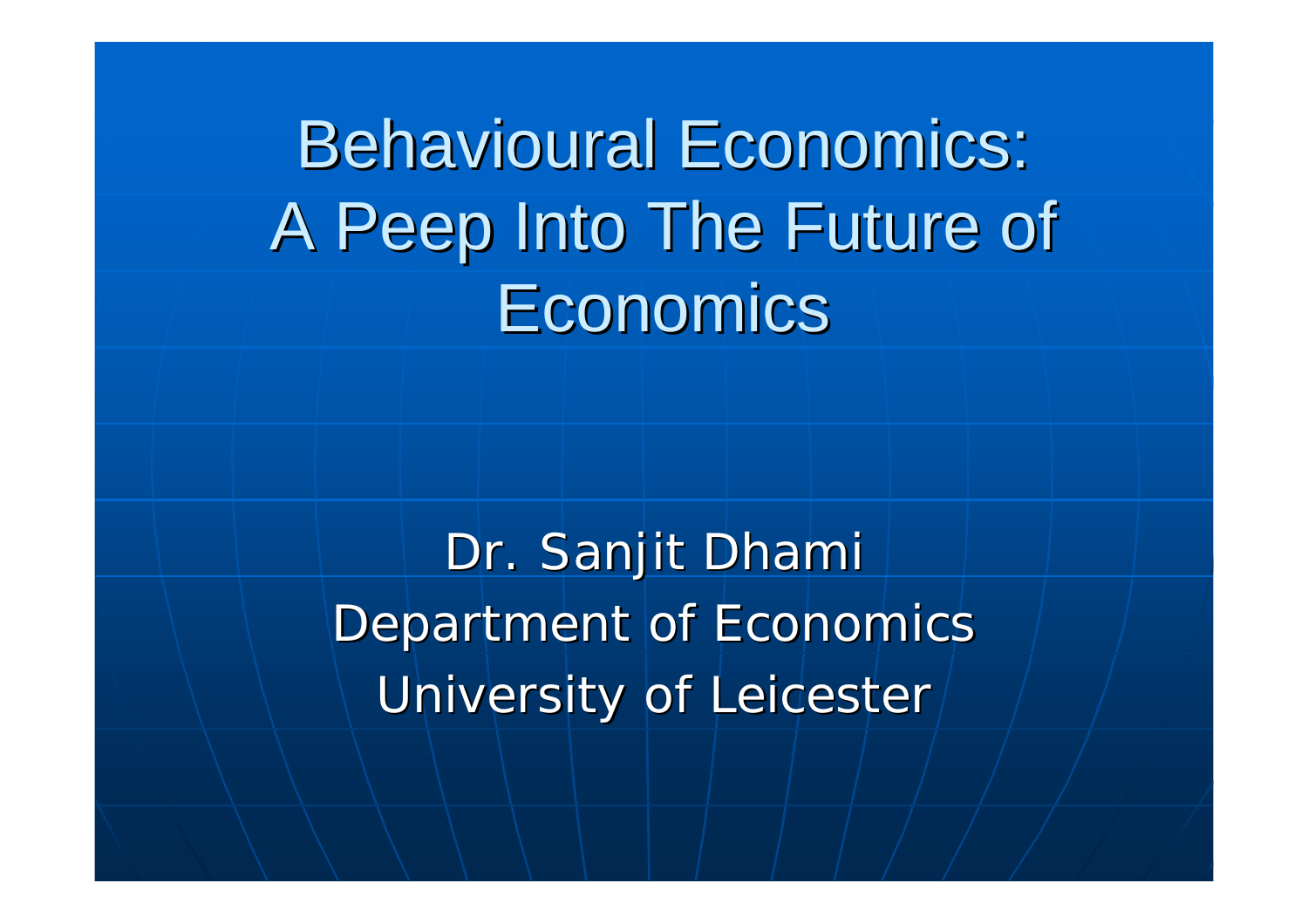# **Plan of the talk Plan of the talk**

**Non-technical** introduction to some topics in Behavioural Economics **Eairness and reciprocity Decision making under uncertainty Decision making under uncertainty Decision making over time Decision making over time Role of emotions**  $\blacksquare$  Mental accounting **Learning**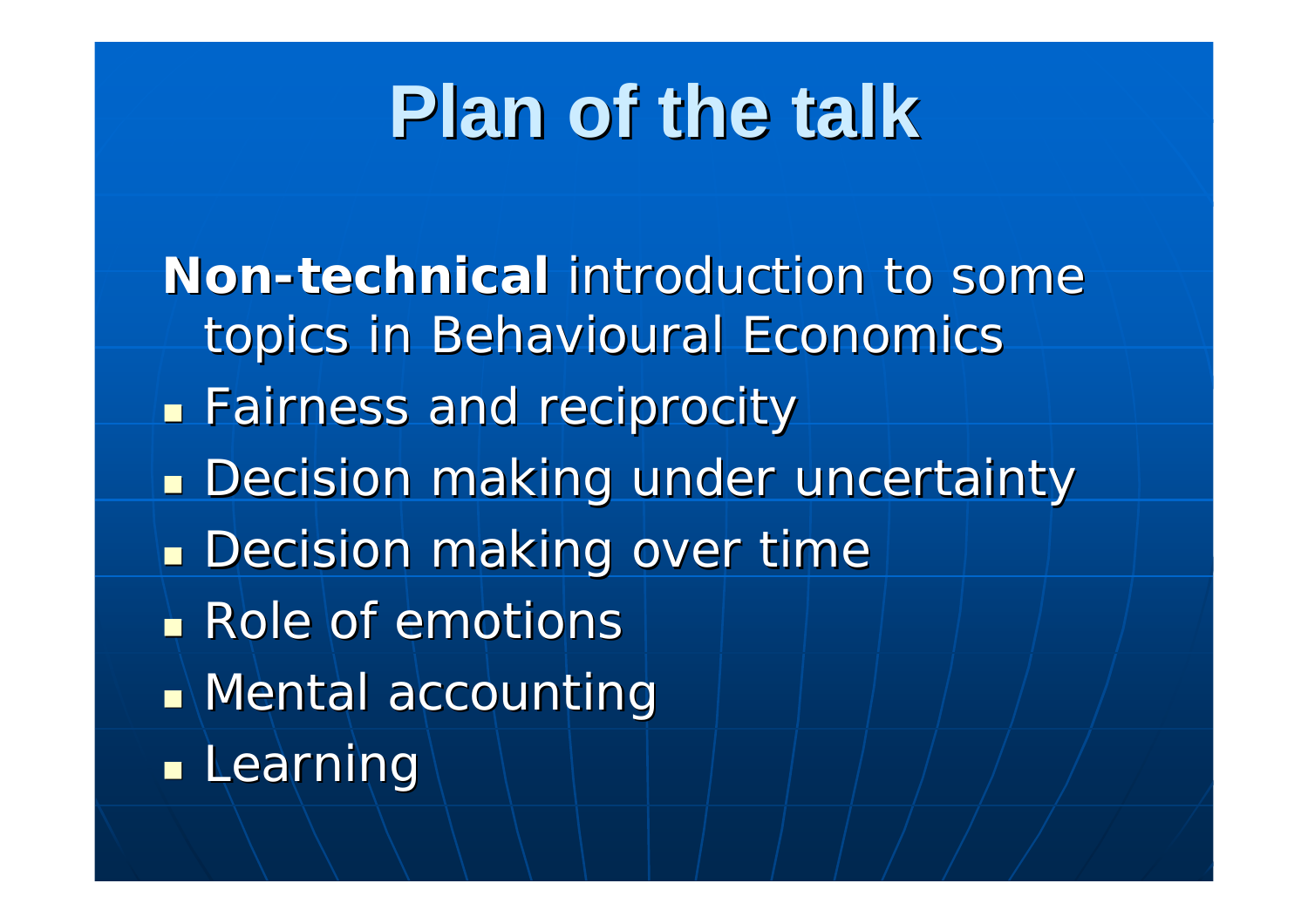- $\blacksquare$  "Modern mainstream economic theory is largely based on an unrealistic picture of human decision making. Economic agents are portrayed as fully rational Bayesian maximizers of subjective utility. This view of economics is not based on empirical evidence..." *Reinhard Selten (2001).*
- *"Now the hot topic in economics is the intersection with Now the hot topic in economics is the intersection with psychology, with its suggestion that people aren't so rational after all. This shift in direction gives us reason to hope after all. This shift in direction gives us reason to hope…" Gregory Gregory Mankiw (2005)*
- *"Fully rational optimising behaviour is unreasonable Fully rational optimising behaviour is unreasonable…. optimisation is for Laplacean demons not human beings..." Mervyn King (2005), Central Bank Governor, England*
- *"In making predictions and judgements under uncertainty, In making predictions and judgements under uncertainty, people do not appear to follow the calculus of chance or the statistical theory of prediction. Instead they rely on a limited statistical theory of prediction. Instead they rely on a limited number of heuristics which sometimes yield reasonable judgements and sometimes lead to severe and systematic judgements and sometimes lead to severe and systematic errors. errors." Kahneman Kahneman and Tversky Tversky (1973). (1973).*
- $\mathcal{L}$ *"Homo economicus economicus is dead is dead but whose Homo ose Homo behavioralis behavioralis will replace him?" Ken Binmore* (2004)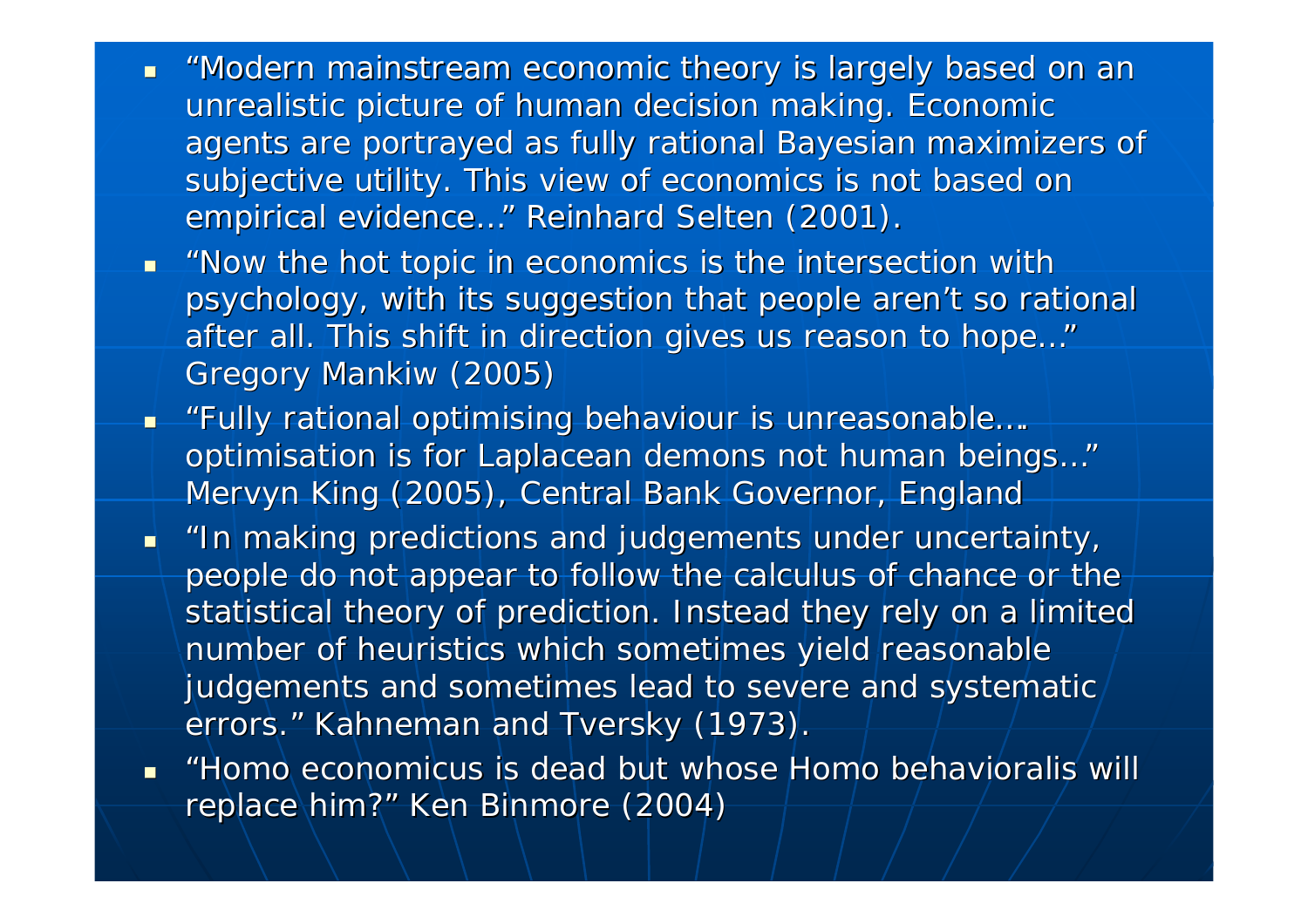- $\blacksquare$ ■ "There are many assumptions that economists often make about<br>human nature that behavioural and psychological research suggests are often wrong. These include the assumptions that<br>people
- П Are Bayesian information processors
- $\blacksquare$ Have well defined stable preferences
- $\blacksquare$ Maximize their expected utility
- $\blacksquare$ Apply exponential discounting Apply exponential discounting
- п **Are self-interested**

 $\blacksquare$ 

- $\overline{\phantom{0}}$ Have preferences over final outcomes, not changes *Mathew Rabin (2002) Mathew Rabin*
- $\blacksquare$ *"Economists are starting to abandon their assumption that hum a ns behave ra*with the crazy, mixed up creatures we really are." The Economist, *Christmas issue 2 005.*

**.** "Without having a broad set of facts on which to theorize, there is and a set on the manner of  $\alpha$ a certain danger of spending too much time on models that are<br>mathematically elegant, yet have little connection to actual<br>behaviour...it is an interesting question why game theorists have behaviour...it is an interesting question why game theorists have<br>not turned more frequently to psychologists for information about<br>the learning and information processing processes used by<br>humans." Eric Van Damme (1999).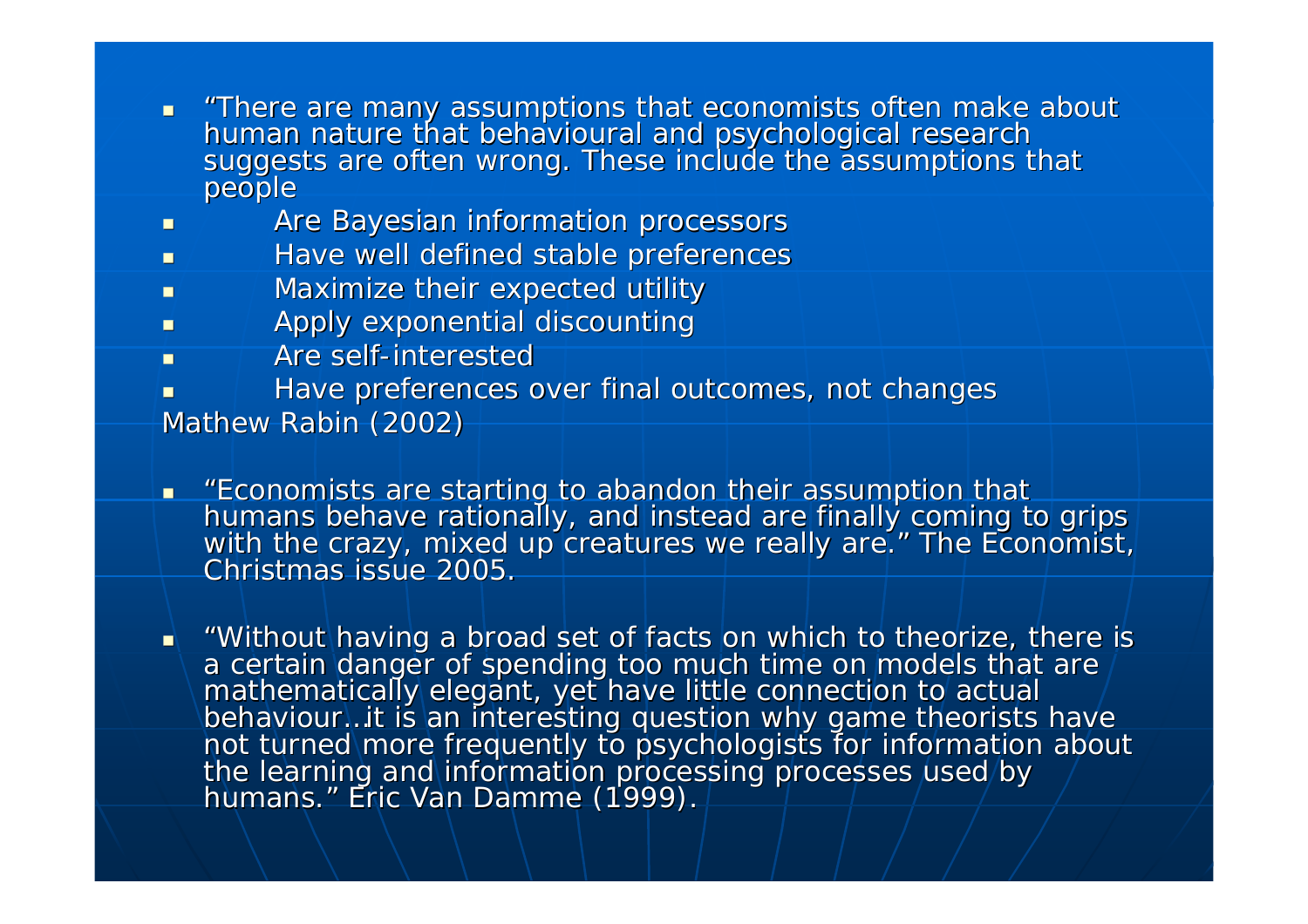# Fairness and Reciprocity Fairness and Reciprocity

- Economics relies on (1) rationality (2) self interested individuals<br>(derive utility from own consumption). Both are in doubt.
- A wealth of experimental evidence indicates that only 40-50<br>percent are selfish. The others have <u>social preferences</u> i.e. have<br>regard for the consumption or welfare of others.
- Intrinsic Reciprocity: Humans seem to be <u>conditional cooperators</u><br>i.e. are kind to those who are kind and unkind to those who are unkind (different from altruism).
- <u>Instrumental reciprocity</u>: Standard economics reasons that<br>. cooperation results from self interest (not instrinsic reciprocity)
- $\blacksquare$  Implications of intrinsic reciprocity are deeply profound for economics. Even if there is small fraction of conditional/cooperators the outcome can change dramatically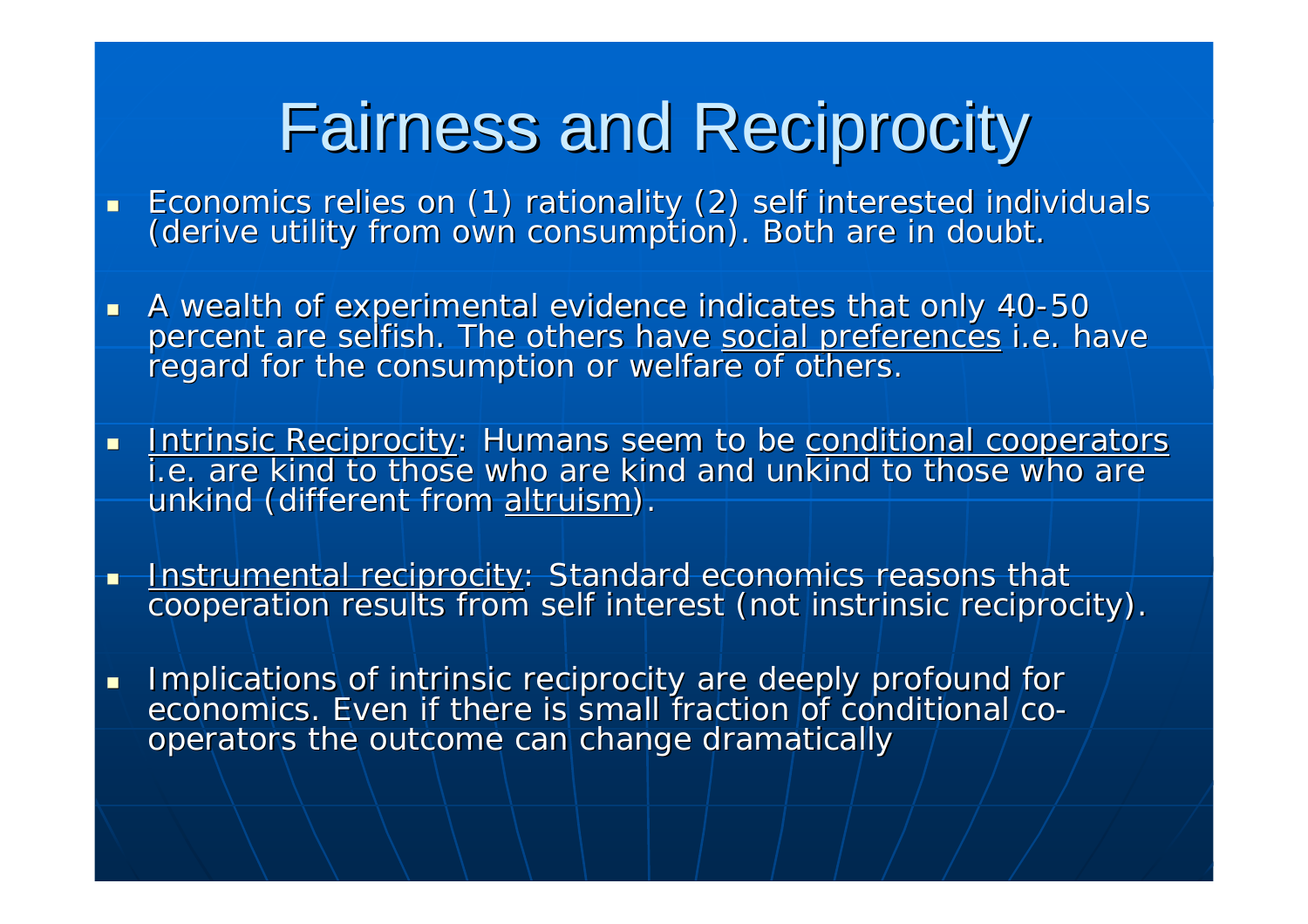### Simplest experiment: Ultimatum Game

**Single proposer has** Single proposer has £1. Offers a share (s) to a<br>responder who can either accept (1-s,s) or reject (0,0)

**Prediction (selfish individual model): 99p/ 1p.** 

 $\blacksquare$  The actual experimental results are:

- 1. The mean offer is 30-40%, median is 40-50%.
- 2. Rarely any unfair offers (0-10%) or overfair ones<br>| (s>50%).
- $\blacksquare$ Main motive for rejection of low offers is that they are perceived as unfair.
- Under responder competition the outcome is as in the selfish individual model as the possibilities of<br>punishment are reduced. This is an important theme<br>in behavioural economics (selfishness in markets, fairness in bilateral interactions)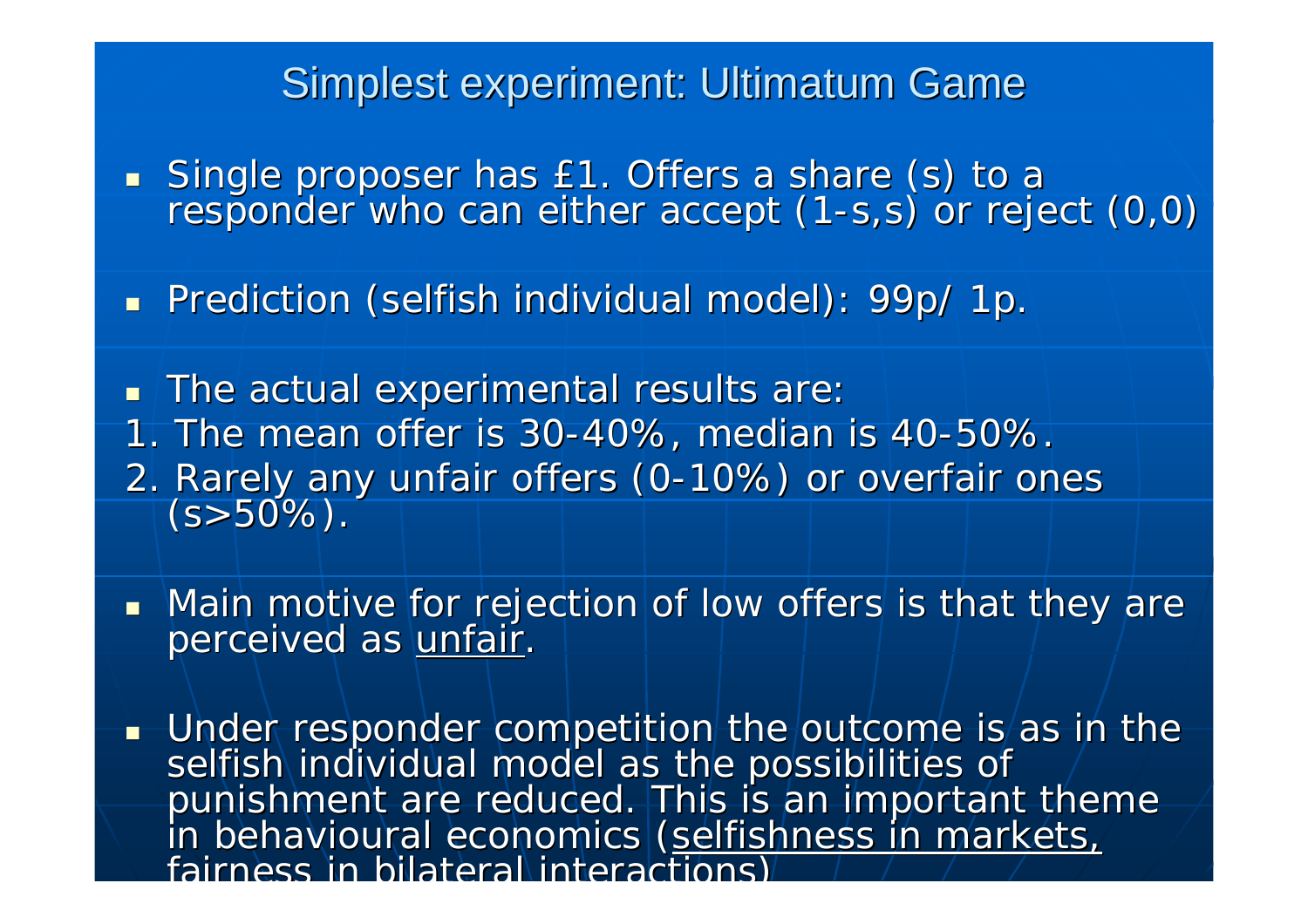Public Good Game and voluntary cooperation

- $\textcolor{red}{\bullet}$  5 subjects are given Rs 20 each.
- $\blacksquare$  Each contributes Rs  $x_i$  to a public good.
- $\blacksquare$  Total contribution is:  $x{=}x_1 + ... + x_5$
- **Experimenter returns 40% of x to each subject.**  $\blacksquare$
- Cooperative optimal: Each contributes Rs 20 so gets  $0.4(100)=40>20$ .
- $\blacksquare$  Free riding: If the first 4 subjects contribute Rs20  $\blacksquare$ and the 5<sup>th</sup> one does not contribute he gets  $\,$  $20+0.4(4*20)=52>48$ . Hence, all free ride.
- $\blacksquare$  \Prediction :\no body will contribute.
- $\blacksquare$  Experimental evidence is in line with this result.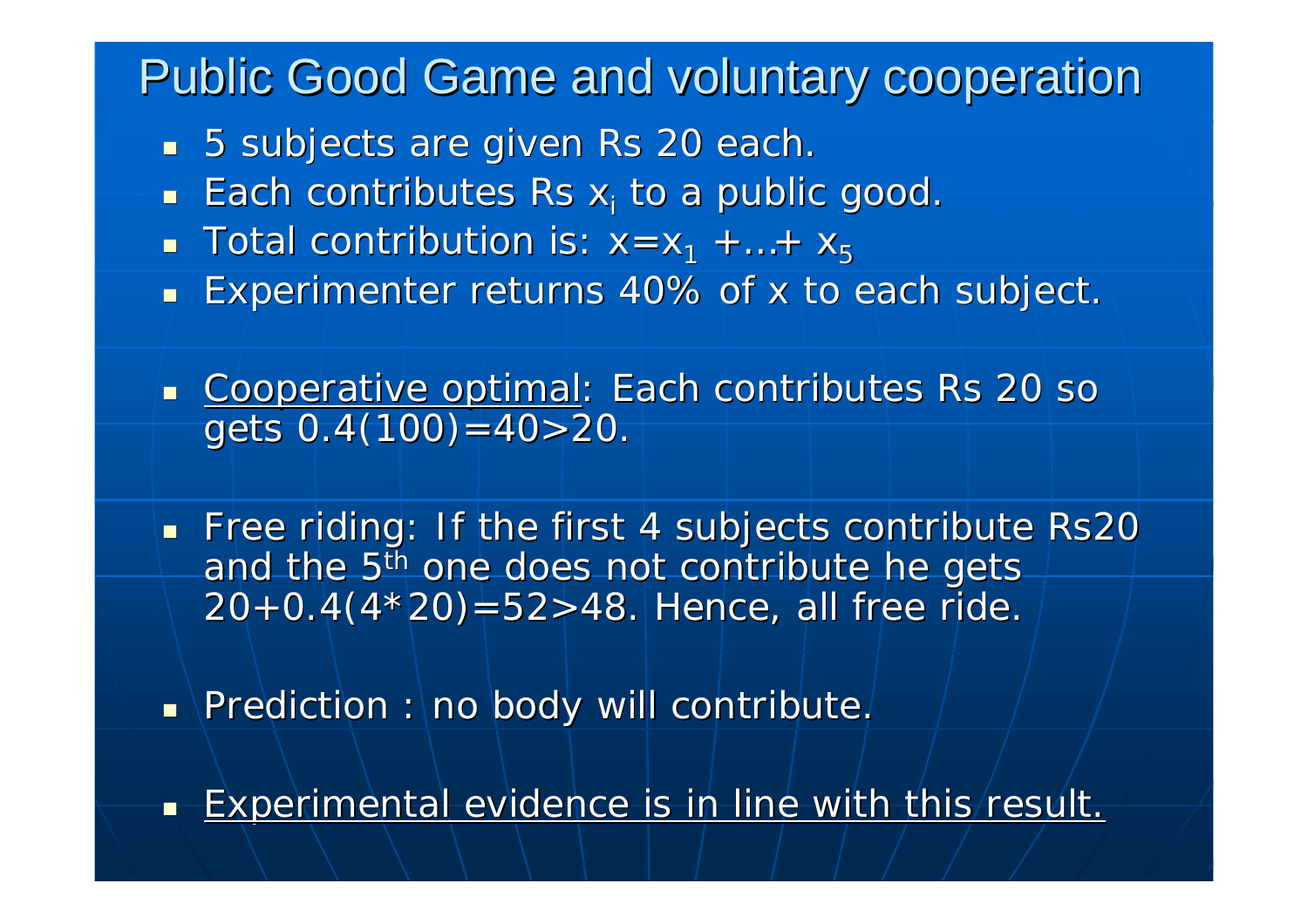### Public good game with punishment

- $\textcolor{red}{\bullet}$  Suppose contributors are allowed to punish non contributors at some personal cost.
- $\blacksquare$  Textbook Prediction: No punishment. So no  $\blacksquare$ change in contributions to the public good.
- **Experimental results are at odds. One gets close** to full cooperation and non co-operators are heavily punished by co-operators. Why?
- Humans are conditional co-operators, reciprocate kindness with kindness and unkindness with unkindness even at a personal cost.
- $\blacksquare$ This insight changes much of economics. This insight changes much of economics.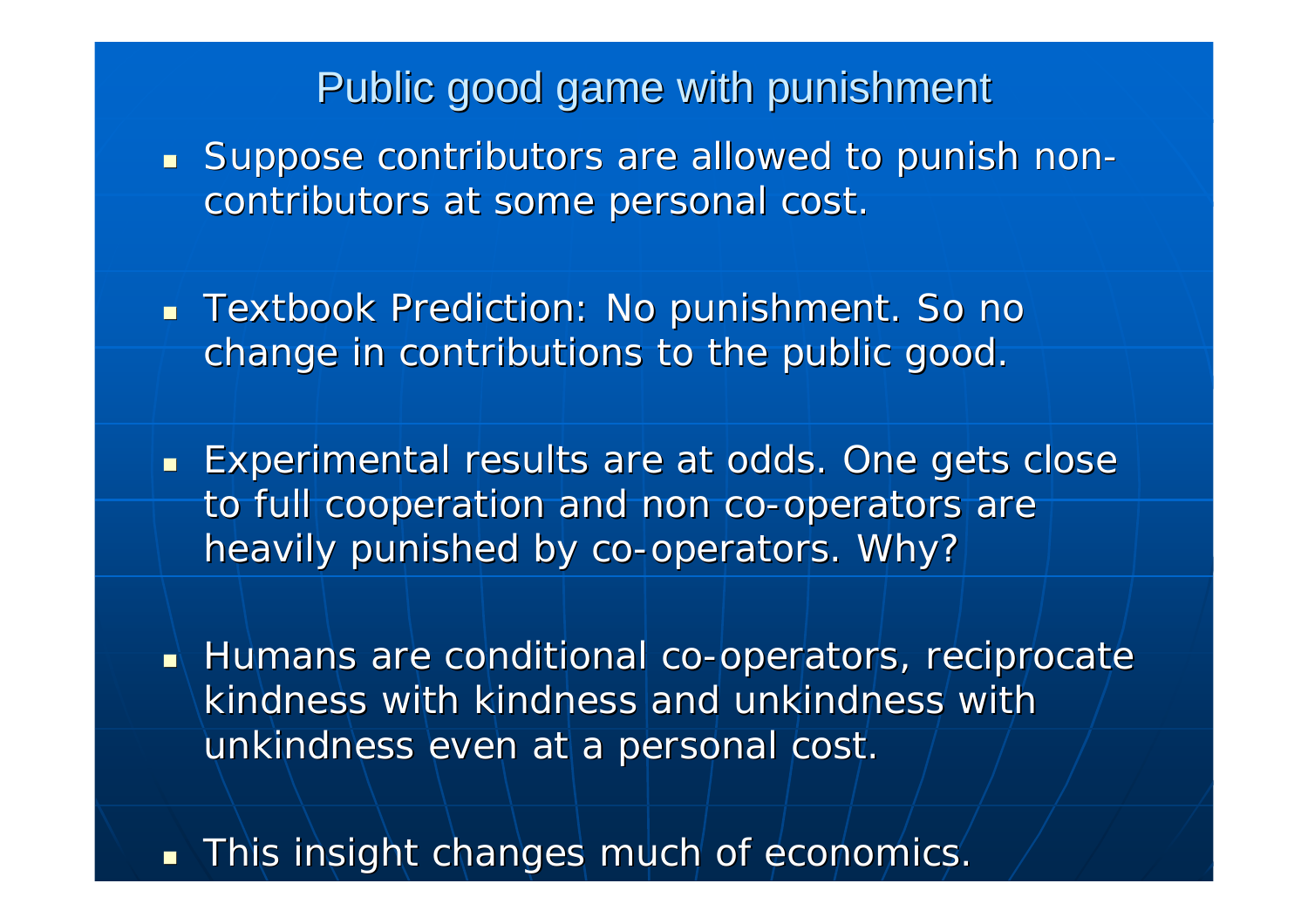## Role of intentions

- $\blacksquare$  Recent experiment evidence points to the important role of intentions.
- $\blacksquare$  We punish others for unkindness only when their unkindness was intended.
- For example: In law, there is a clear differentiation between murder (intentional) and manslaughter (unintentional). The punishments are very different for these.
- $\blacksquare\setminus$  These issues are analyzed using psychological game theory. Now a large literature starting with Rabin (1993).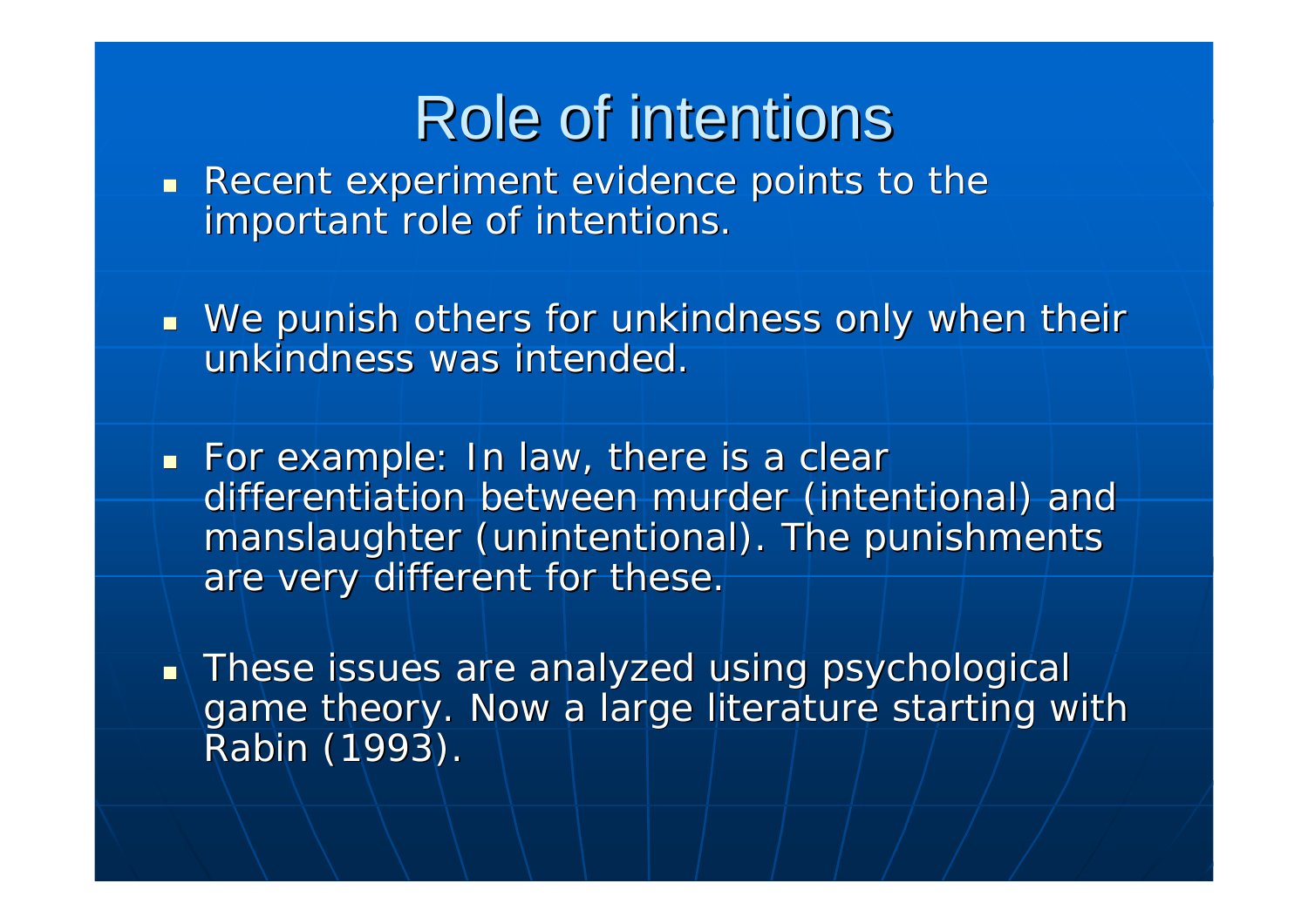### On method of Incorporating Fairness (Fehr-Schmidt, QJE 1998)

**Examps 1 Fehr-Scmidt introduce envy and fairness in** addition to selfishness as human urges.

 $\blacksquare$  Suppose n people have incomes

$$
y_1, y_2, \ldots, y_n
$$

 $\blacksquare$  Then utility of i $^{\sf th}$  individual is:  $\blacksquare$ 

$$
U_i(y_i; \alpha_i, \beta_i) = y_i - \frac{\alpha_i}{n-1} \sum_{j \neq i} \max\{y_j - y_i, 0\} - \frac{\beta_i}{n-1} \sum_{j \neq i} \max\{y_i - y_j, 0\}
$$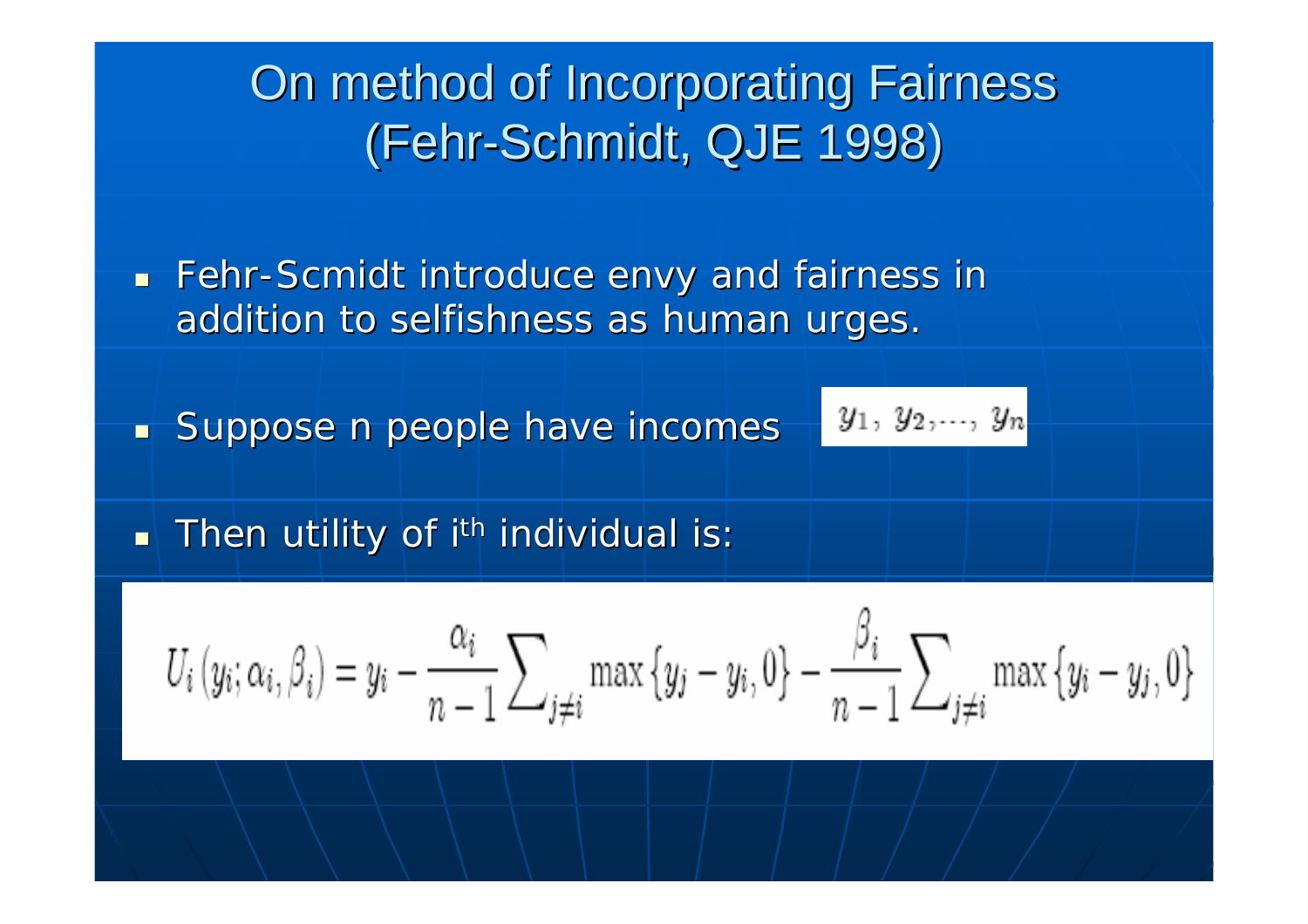### Some applications

 $\overline{\phantom{0}}$ 

Too great a use of incentives (performance related pay, fines etc.) by firms, is sometimes perceived as hostile intent by the firm and such measures can be counterproductive.

O Implicit incentives, such as bonuses, which are predicted to be useless in static games elicit much greater effort and profits.

П Fehr et al (2007, Econometrica) show in their experiments: 1. $\mathcal{A}=\mathcal{A}$  About 90 % of firms choose bonus over incentive contracts. 2.Principals use bonuses conditional on effort levels (reciprocity). 3.The hope that reciprocal principals will reward effort, also elicits high effort from the purely selfish agents.

Minimum wages lead to an increase in wages and in effort as they raise worker's perception of what is a fair wage.

 $\mathbb{R}^2$  Bewley (1995) shows that existing labour market theories are (1995) shows that existing labour market theories are WRONG. Firms do not cut wages in a recession/as that would be perceived as unfair and workers would then reduce effort. Maintaining worker's morale is the chief consideration.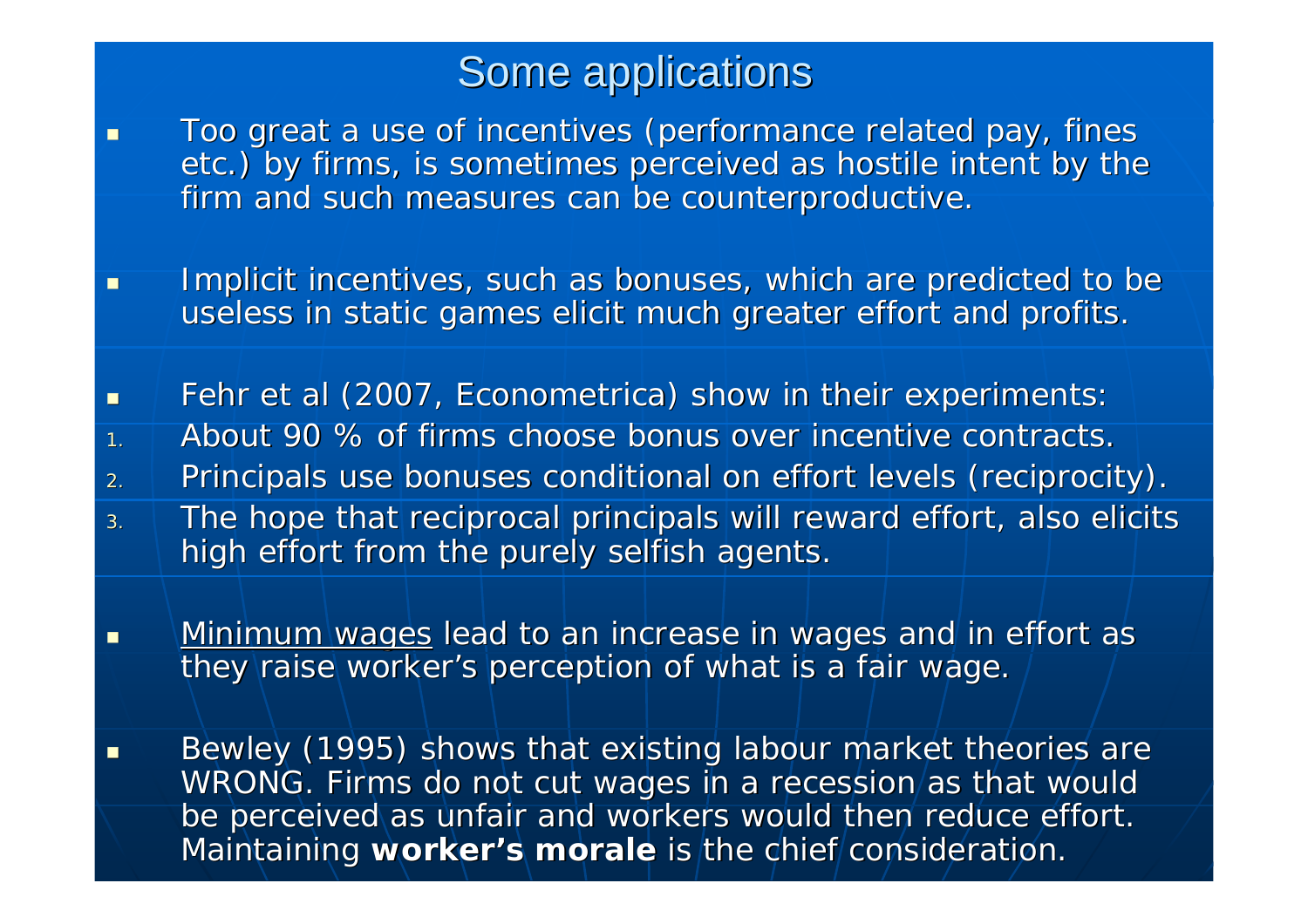Application to political economy (Dhami and al-Nowaihi, 2006)

- $\blacksquare$ **Suppose that all voters are fair. Dhami-al-Nowaihi (2008) show** that a Condorcet winner exists under direct democracy.
- $\blacksquare$ Potential explanation of the difference between European and American levels of redistribution.
- П Interesting policy implications when there is a mixture of selfish and fair voters.



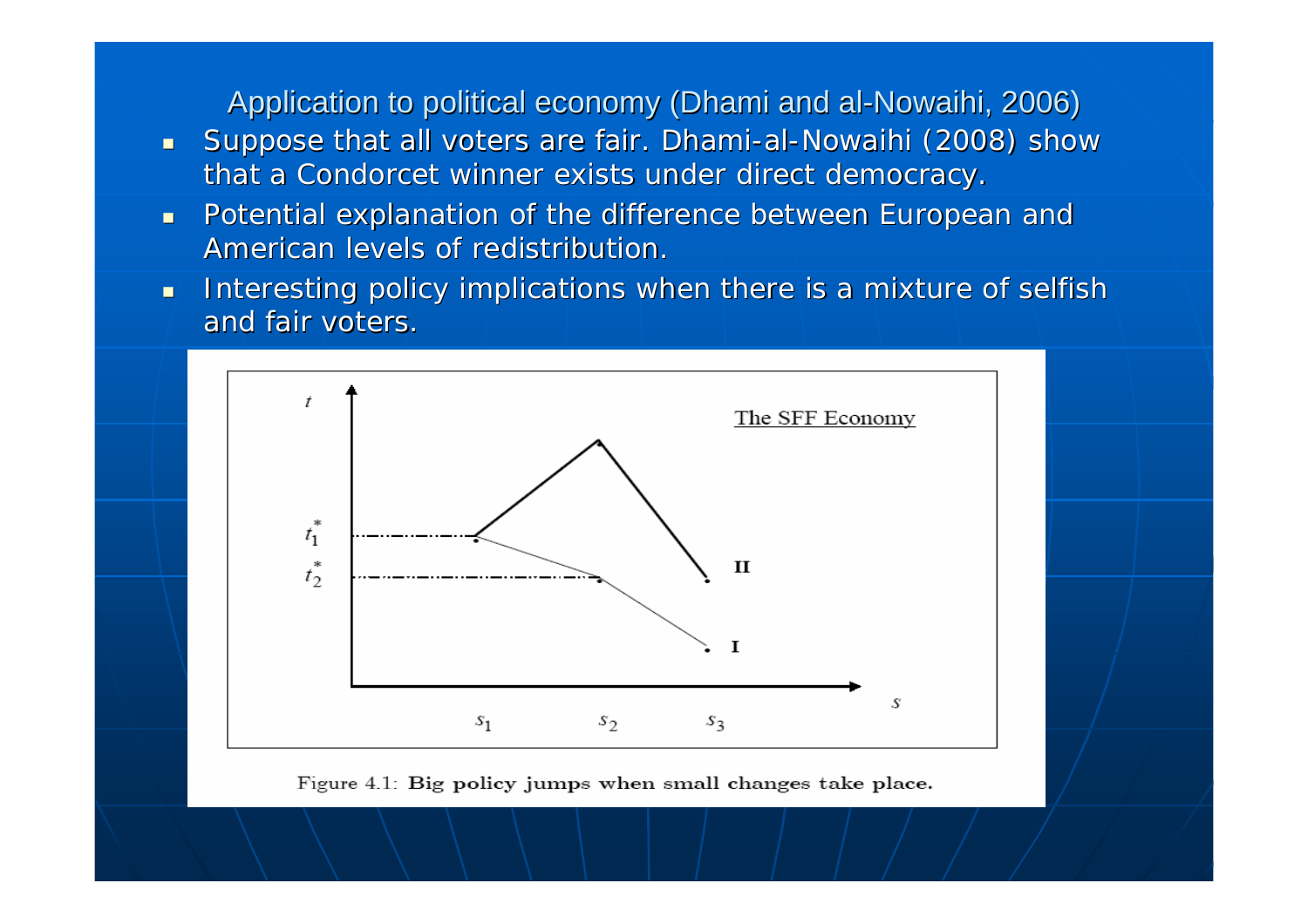#### Do Economists need brains? Neuroeconomics

- **Primitives in economics are preferences and beliefs.**  $\blacksquare$
- $\blacksquare$ Could it instead be the way our brains are wired and work? Positron emission tomography (PET) is used to study brain activity when subjects are engaged in, say, punishment in PG games.
- **The dorsal striatum (a part of the midbrain) is an** important area of the brain's reward circuits.
- **Person 2 intentionally abuses the trust of person 1.** Person 1's dorsal striatum is heavily activated when he punishes. Higher punishment creates greater activation.
- $\textsf{\textbf{I}}$  So individuals derive psychic benefits from the act of  $\textsf{\textbf{I}}$ punishment which thus is fully rational. This explains the public goods game with punishment.
- $\blacksquare$  The striatum is also heavily activated when there is mutual cooperation. Hence, we seem to derive intrinsic satisfaction from the act of cooperation (over and above instrumental reciprocity).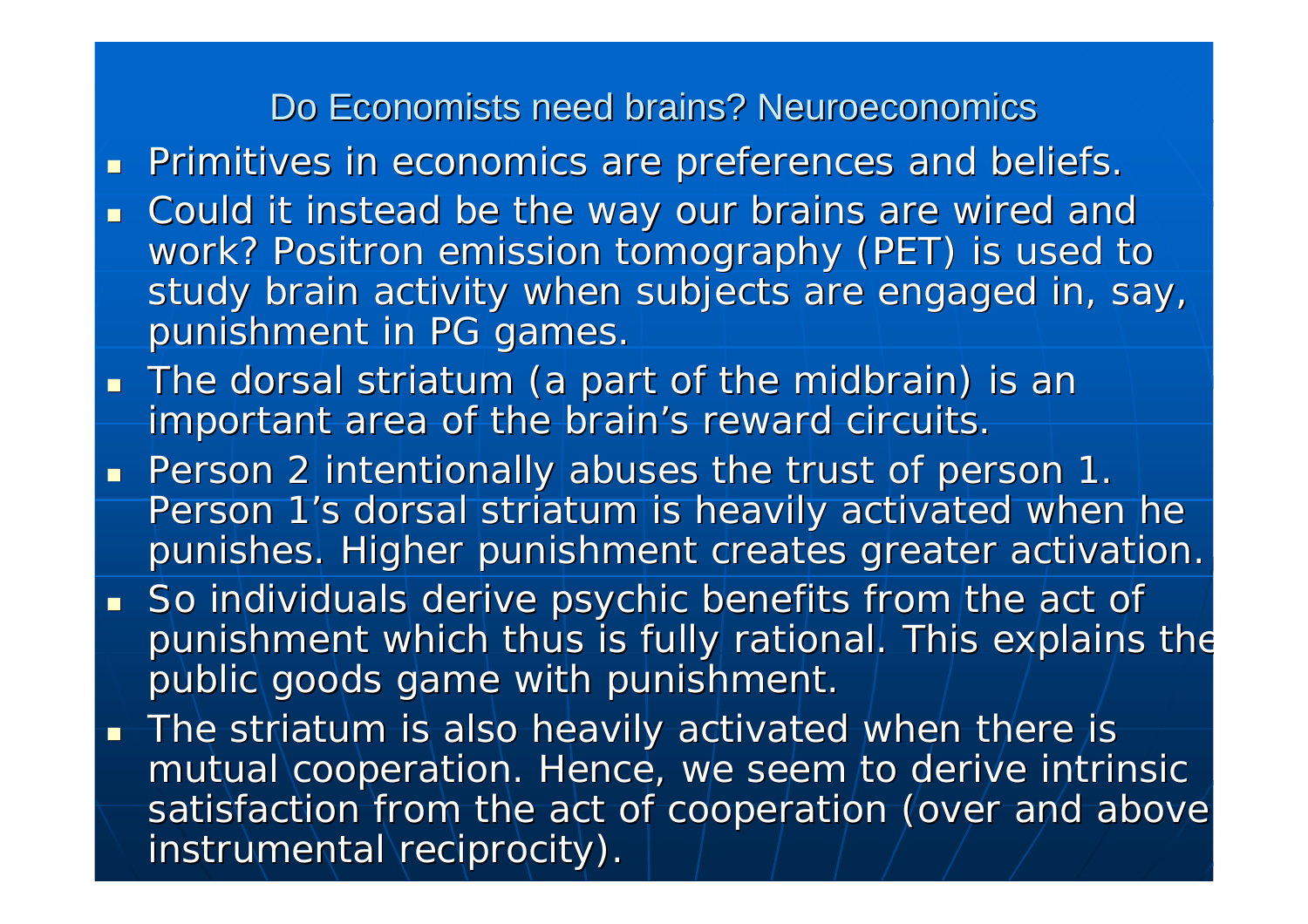### Decision Making Under Uncertainty

Expected utility theory (EU) Lottery:

 $(x_1, p_1; x_2, p_2; \ldots; x_n, p_n)$ 

EU evaluates this as:

 $p_1u(x_1) + p_2u(x_2) + ... + p_nu(x_n)$ 

Empirical evidence overwhelmingly rejects EU; see Empirical evidence overwhelmingly rejects EU; see<br>Starmer (2002, JEL). But this was well known as far back as Luce and Raiffa (1957).

Main alternative is the noble prize winning work of<br>Kahneman and Tversky (1979, 1992): Prospect Theory, which we now turn to. Theory, which we now turn to.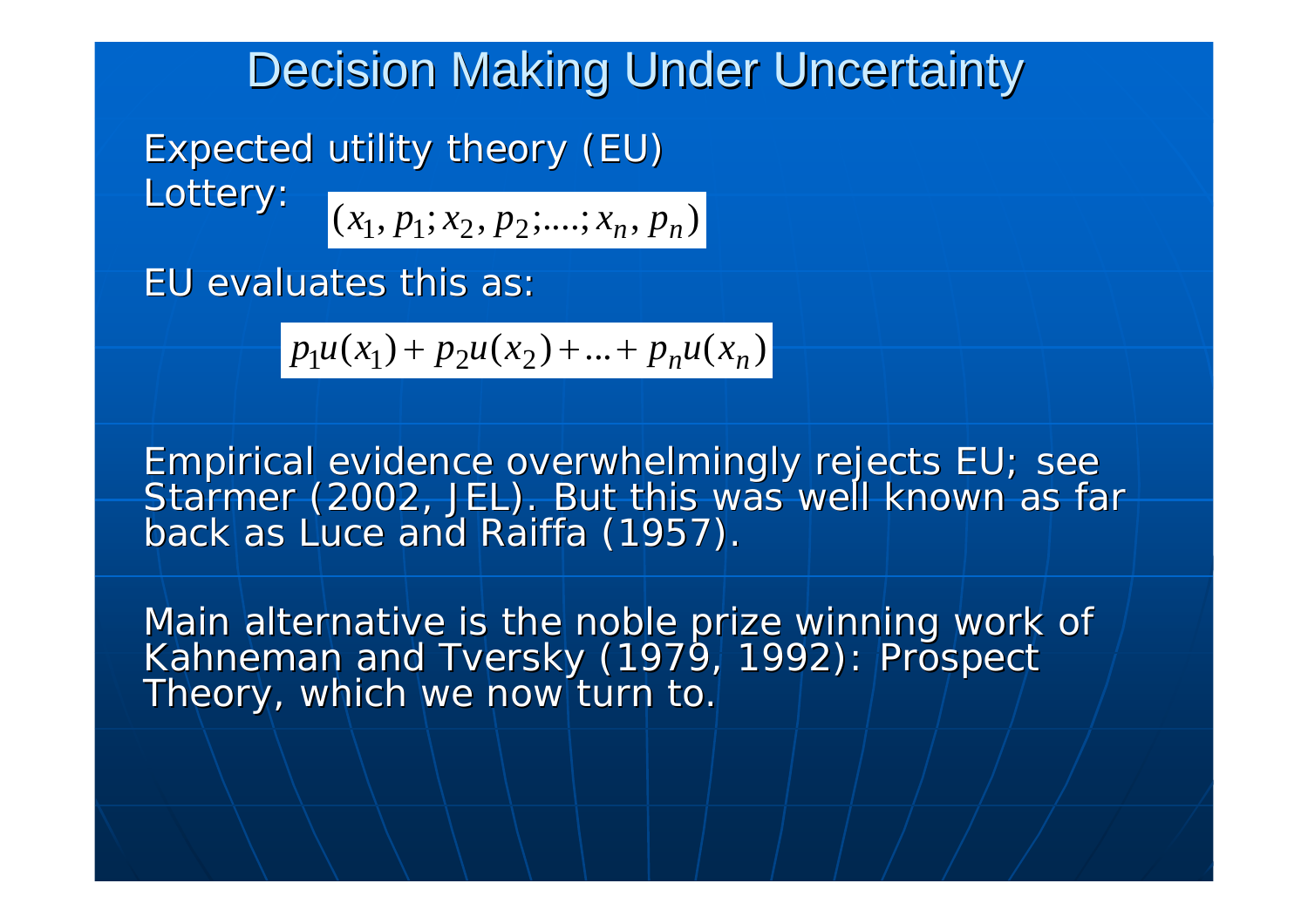#### **4 Features of Prospect Theory 4 Features of Prospect Theory**



(1)Reference Dependence

(2) Loss Aversion

(3) Risk aversion in gains and risk seeking in the losses. Axiomatics: see al-Nowaihi, Bradley and Dhami (forthcoming, EL)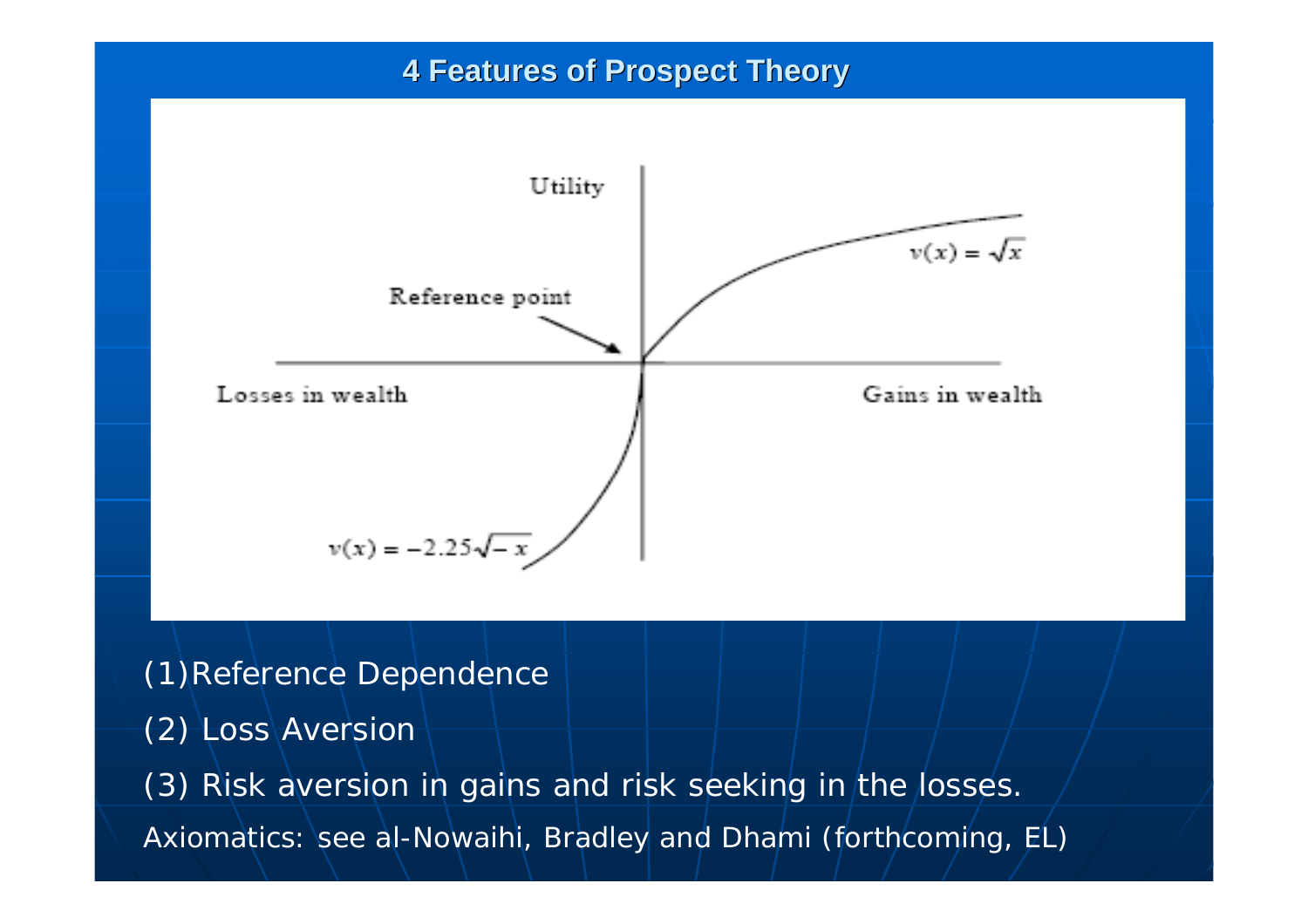**Prospect Theory continued** 

4. Non-linear weighting of probabilities

Axiomatic foundations: Drazen Prelec (Econometrica, 1998), Luce (2001, JMP) al-Nowaihi and Dhami (2006, JMP).



al-Nowaihi and Dhami (2006) propose "higher order Prelec weighting functions" that combines editing and weighting phases.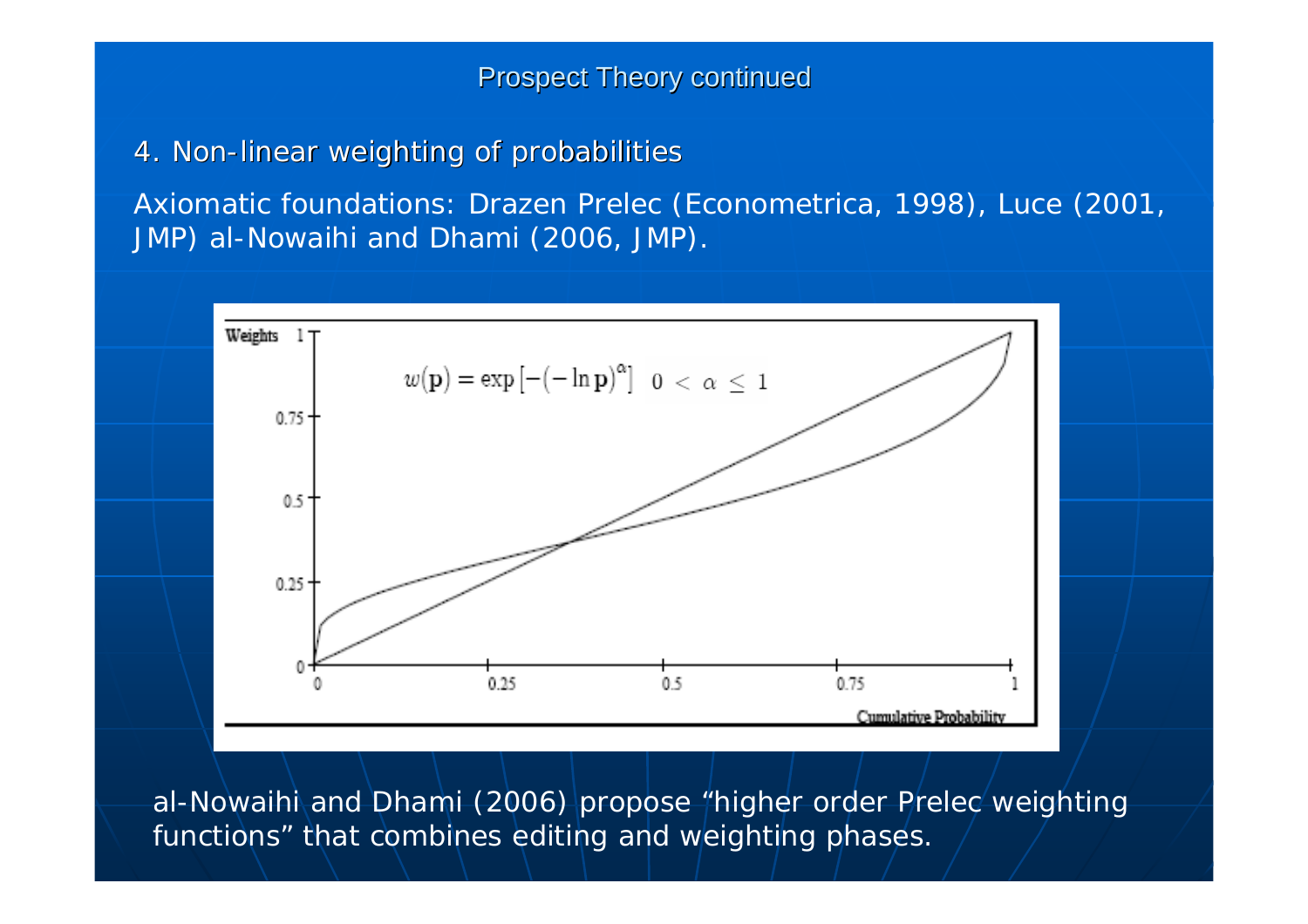Some applications that are problematic for EUT to explain but straightforward for Prospect Theory

1. Backward bending labour supply (Camerer et. al. QJE, 1997).

2. Equity Premium Puzzle (Benartzi-Thaler, QJE, 1996). Returns on , stocks-bonds is 7%/1% (from 1926) when SD is 0.2/0. Why?

3. Asymmetric price elasticities (Hardie et. al, Marketing Sc., 1993).

4. Tax Evasion puzzles|(Dhami and al-Nowaihi, JEBO, 2007)  $\blacksquare$ Returns from evasion of about 99%, why does anyone pay taxes?  $\blacksquare$ EUT is unable to explain this. But PT can easily explain it.  $\mathcal{L}$ ■ Also Yitzhaki (1974) puzzle. PT can explain it, EUT cannot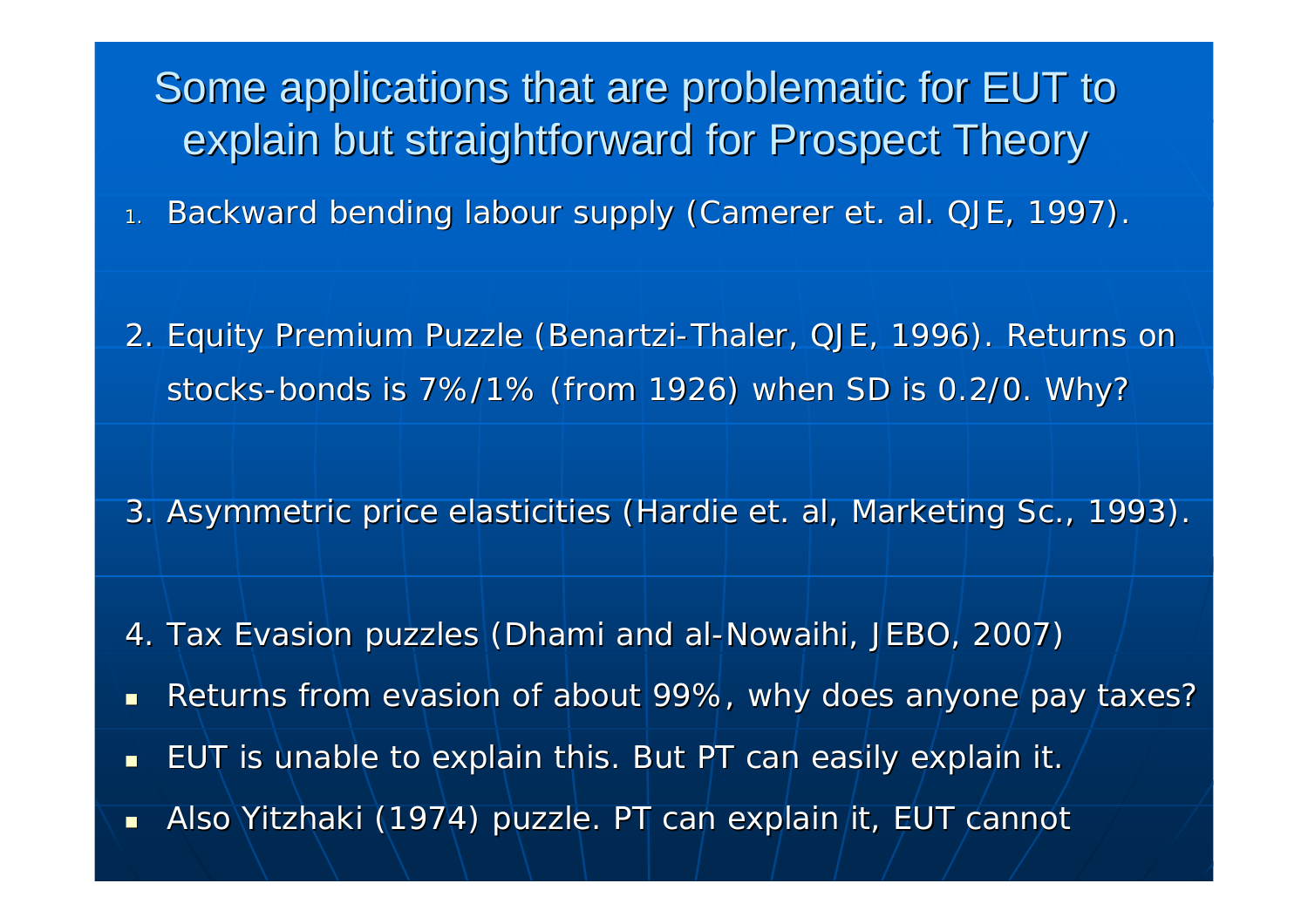$\blacksquare$ **Why do people pay taxes? Dhami and al-Nowaihi (2007) Predicted penalty rates under EUT and PT** 



•EUT's predicted penalty rates is upto 100 times larger than actual. Predictions of PT are reasonably good.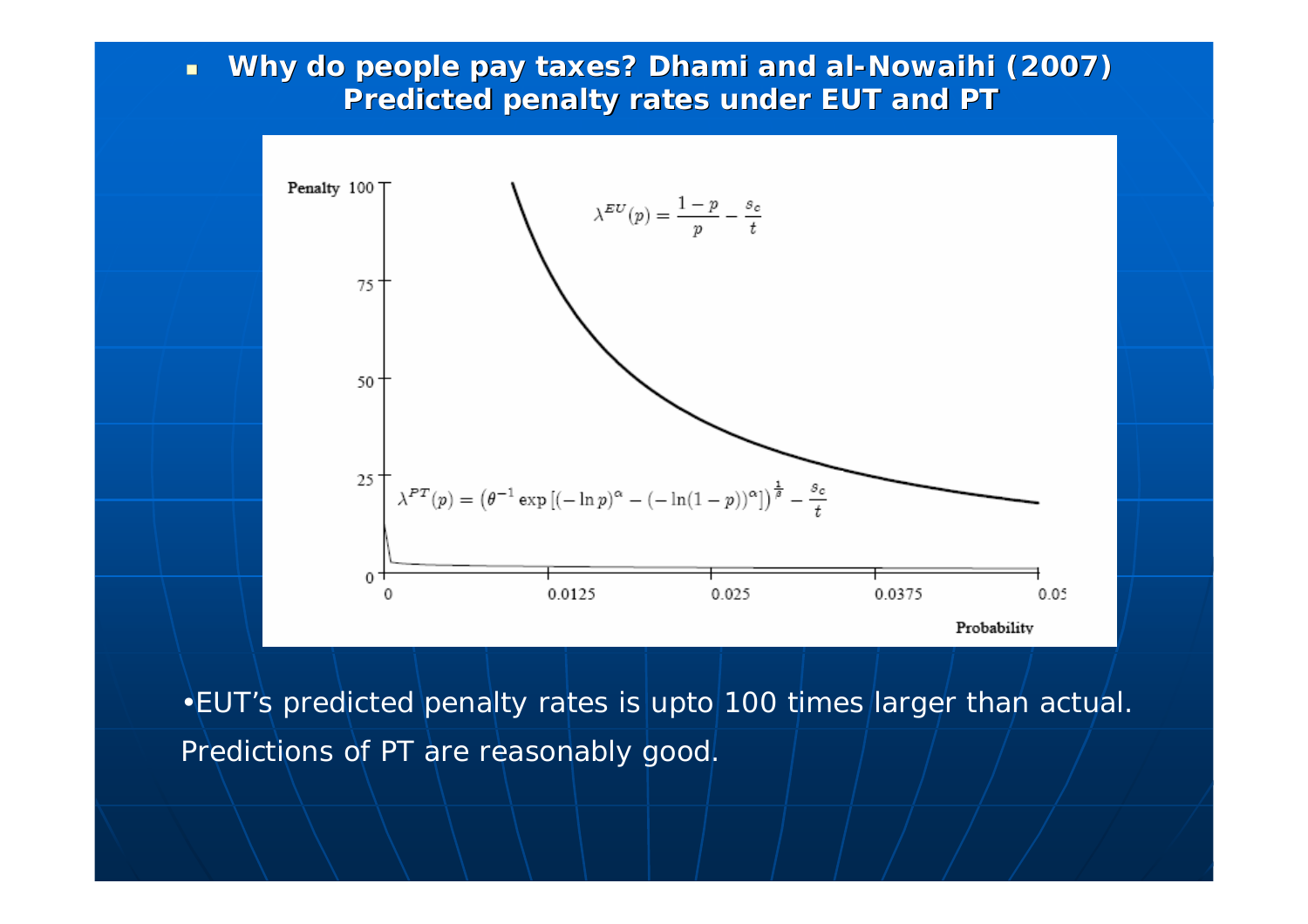### The Exponential Discounting Model

$$
U^{0}\left(c_{0}, c_{1}, ..., c_{T}\right) = \sum_{t=0}^{T} \delta^{t} u\left(c_{t}\right)
$$

п The DU model is

$$
\delta = \frac{1}{1+\theta}
$$

 $\overline{\phantom{a}}$  $\vert \cdot \vert \theta > 0 \vert$  is the discount rate.  $\theta > 0$ 

- $\blacksquare$ Samuelson (1936) had deep reservations: "It is completely arbitrary.."
- $\blacksquare$ Exponential discounting is the unique form of time discounting that makes choices time consistent.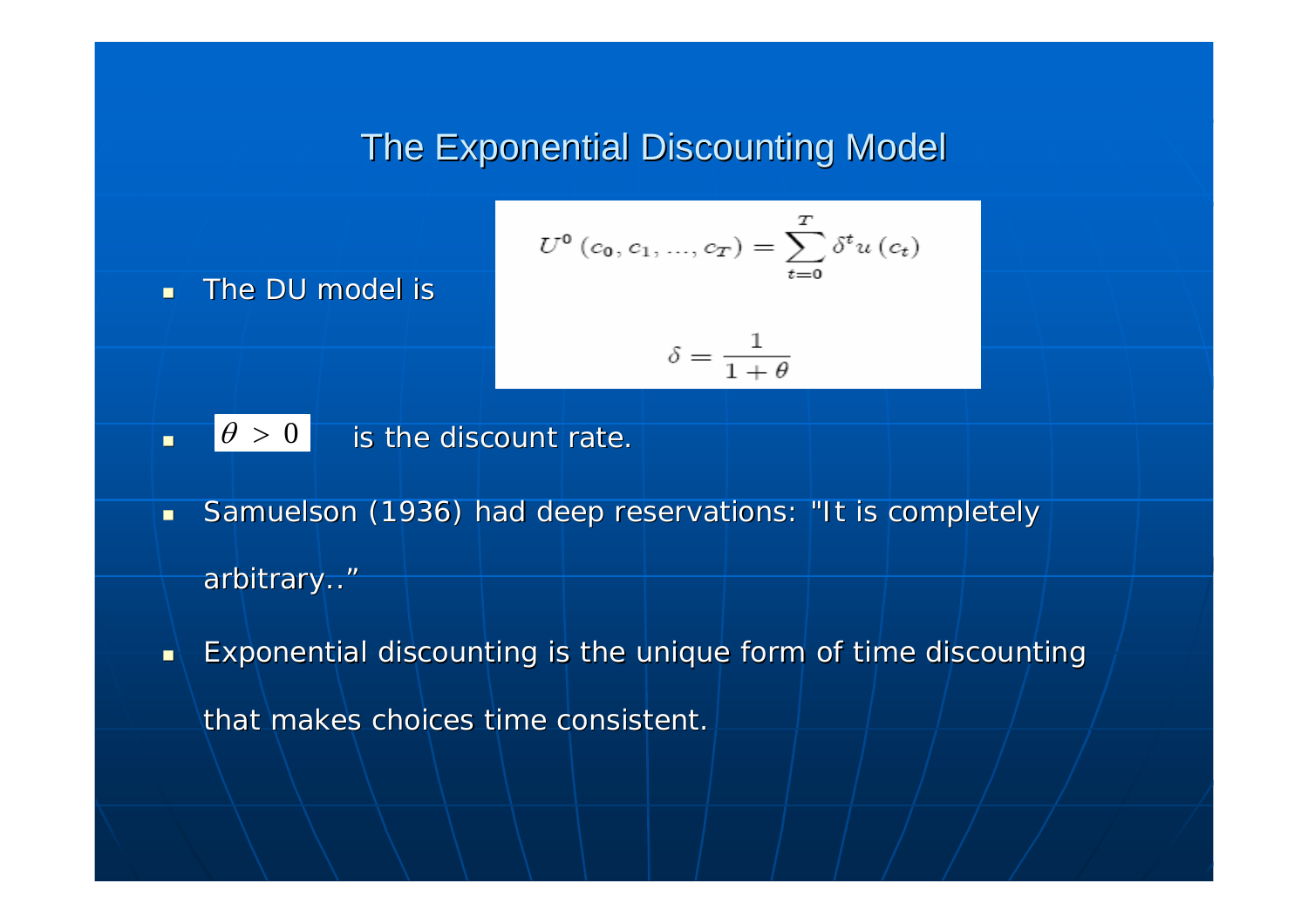### Anomalies of the DU model

- п The evidence against the DU model is serious and fatal.
- $\blacksquare$  $\blacksquare$  Example: Prefer two apples today to one tomorrow, but prefer 2applies in 52 days relative to 1 apple in 51 days (Thaler, 1981).
- П **• Byperbolic discounting explains this (declining discount rates)**
- $\blacksquare$ Furthermore:
- п Experimental evidence indicates that the following are more salient (discounted less): losses compared to gains, larger magnitudes.
- $\blacksquare$ Preferences for increasing sequences (desserts at the end, increasing wage profiles)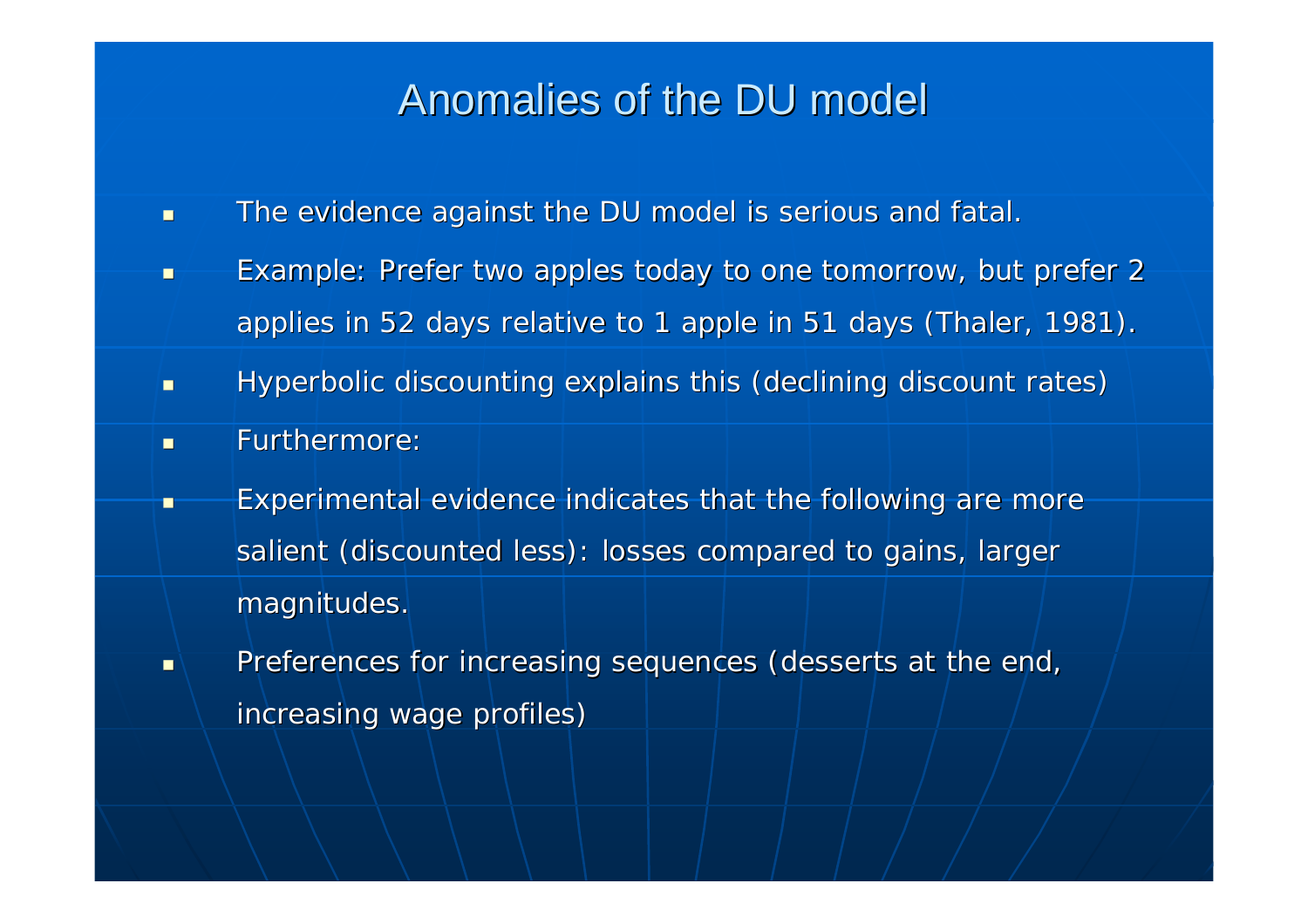#### **Hyperbolic Discounting and "Current Biased Preferences'**

- $\blacksquare$ Evidence: per period discount rate is decreasing over time.
- П Simplest form is the quasi-hyperbolic form or

$$
U^{\mathbf{0}}\left(c_{\mathbf{0}},c_{1},...,c_{T}\right)=u\left(c_{\mathbf{0}}\right)+\beta\sum_{t=1}^{T}\delta^{t}u\left(c_{t}\right),\,0<\beta<1
$$

Most general form of hyperbolic discounting is in L-P(QJE, 1993)

$$
\lambda(t) = (1 + \alpha t)^{-\theta/\alpha}, \, \alpha, \theta > 0
$$

form.

 $\beta$ ∈ ( 0,1)

al-Nowaihi and Dhami provide the correct derivation (2006, MSS)

 $\blacksquare$ Creates an additional bias for current consumption. This explains several puzzles in economics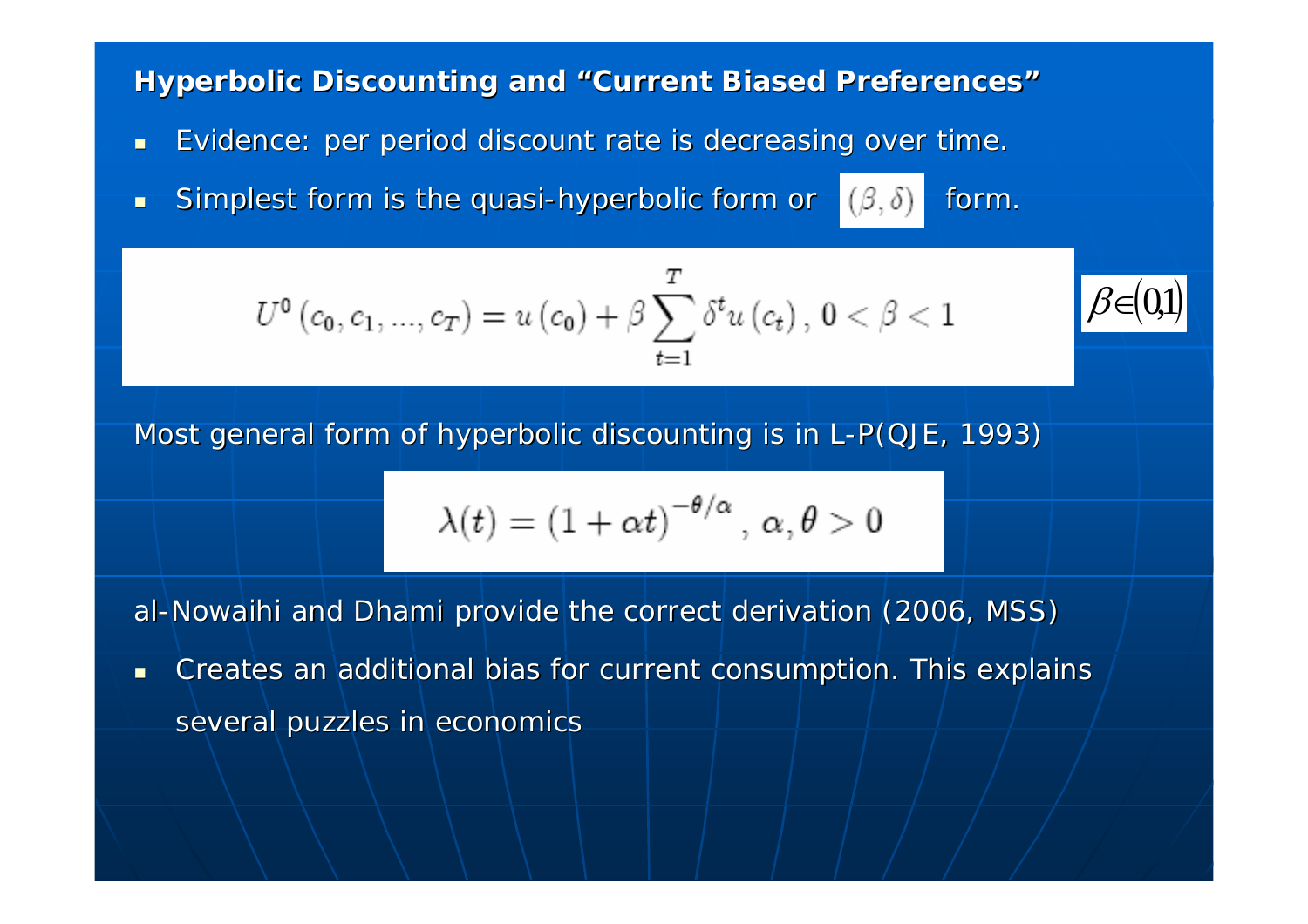#### **Procrastination and Preproperation**

 $\blacksquare$ 

- Basic idea from psychology: (1) An individual over time is a collection of several selves: the present self and the futures selves. (2) Current selves. know that future selves will have current biased preferences which they want to influence.
- $\blacksquare$ Simple Example: The night self sets the alarm to wake up in the morning. The morning-self might switch-off the alarm (because of current biased preferences) with negative consequences for the night self. How can the night-self discipline the morning-self? The makers of alarm clocks are aware so supply us with snooze buttons. Why doesn't the night self place the alarm clock away from the bed? Perhaps the night-self underestimates the self-control problem of the morning-self.
- $\blacksquare$ Hence, two issues: (1) Self control i.e. bias towards current gratification (2) The self control problems of future selves are often underestimated but can be partially strategically controlled.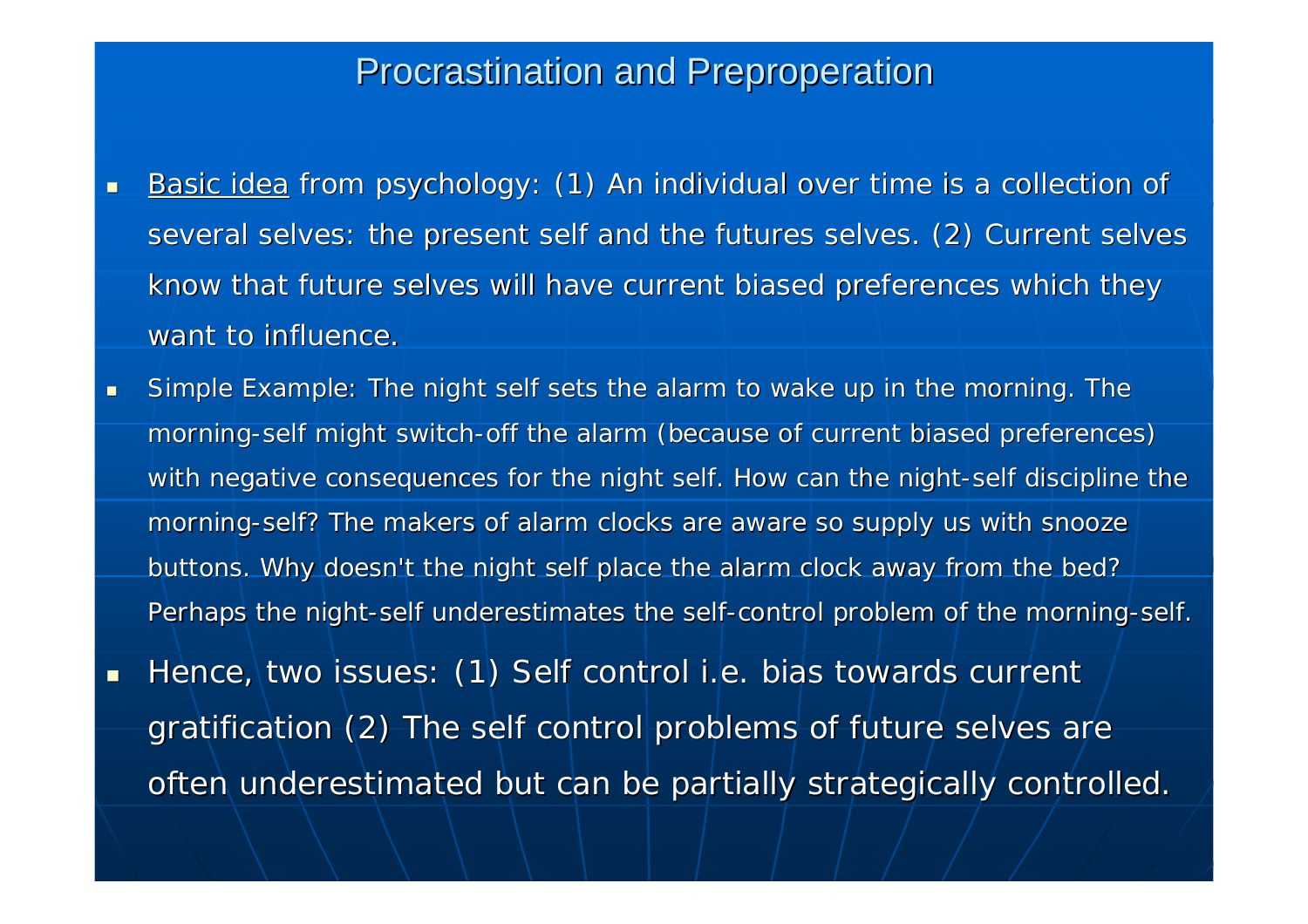## **Some Applications**

- 1. Procrastination. We think future selves will do the task . but we underestimate their self control problems.
- 2. Inadequacy of savings (and why does consumption track income so closely). Current bias leads us to think less of the future (savings)
- 3. Why is there sharp decline in consumption at retirement? In the standard model we should smooth income perfectly.
- 4. Investment in less liquid assets and simultaneously holding credit card debt. The first is to discipline future selves. The second arises from the breaking of discipline by finance companies
- 5. Addictions. Current bias leads us to (1) think that future selves will be disciplined enough to kick the habit (2) underestimate the future costs of kicking the habit.\This rejects Becker's rational addiction model.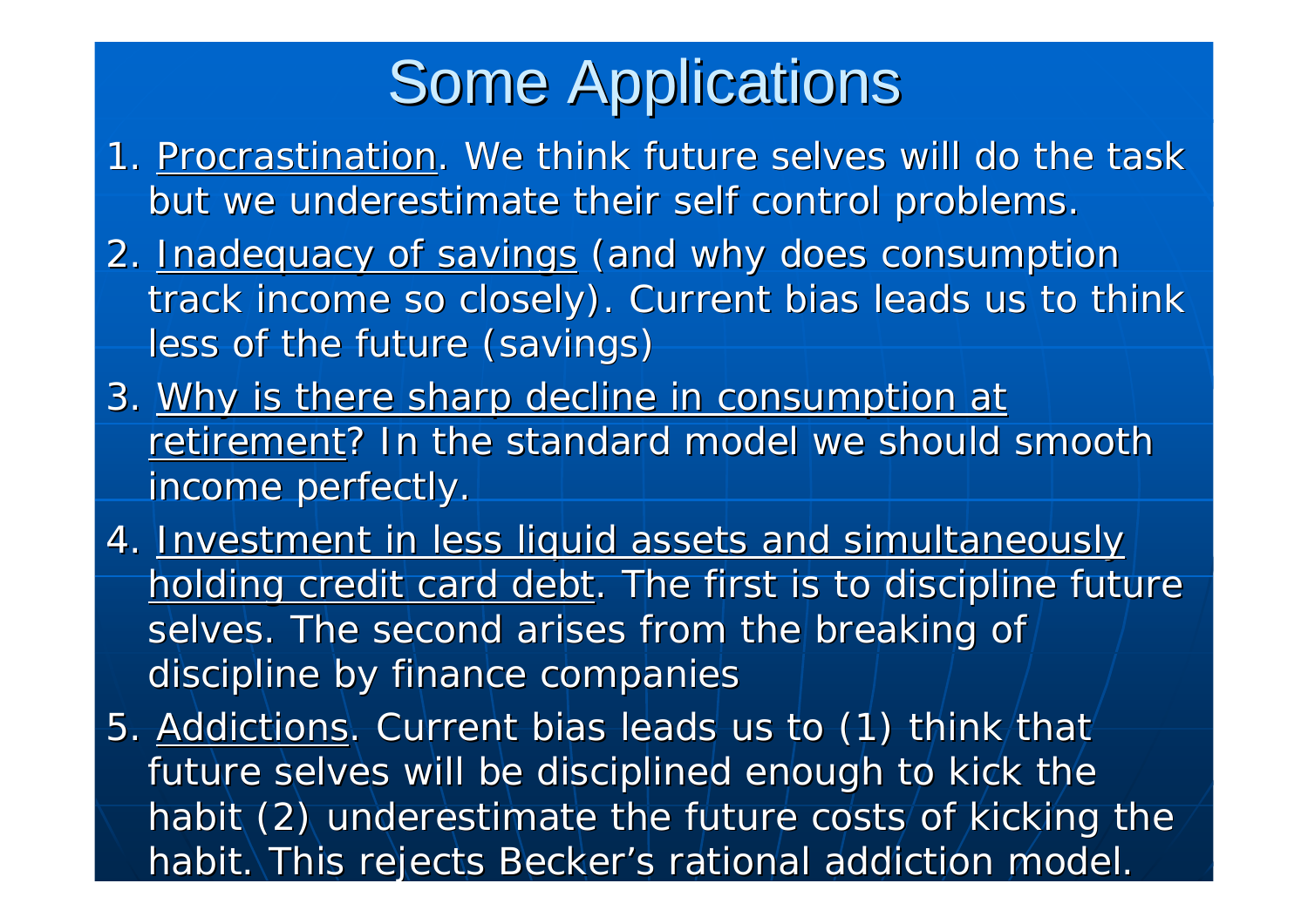## EMOTIONS

- $\blacksquare$  Economics is about cold, calculated and emotionless,  $\blacksquare$ actions/ decisions.
- **NISCERAL INFLUENCES (Lowenstein, 1996) refers to VISCERAL INFLUENCES (Lowenstein, 1996) refers to** intense physiological states such as hunger, thirst, moods, emotions, craving for drugs.
- $\overline{\phantom{0}}$ Humans are good at dealing with moderate visceral influences but not with intense ones.
- **Examples:**
- 1. Under the visceral influence of anger something might be said in a business negotiation that is ruinous.
- 2. Interrogators use hunger, pain or extreme sleep deprivation to elicit confessions.
- 3. As strike deadline approaches there are around the clock negotiations invoking the visceral influence of sleep deprivation. Each side is likely to make concessions as sleep deprivation becomes more extreme.
- 4. We may buy things in a hot state. To protect us, policy allows a 21 day cooling off period.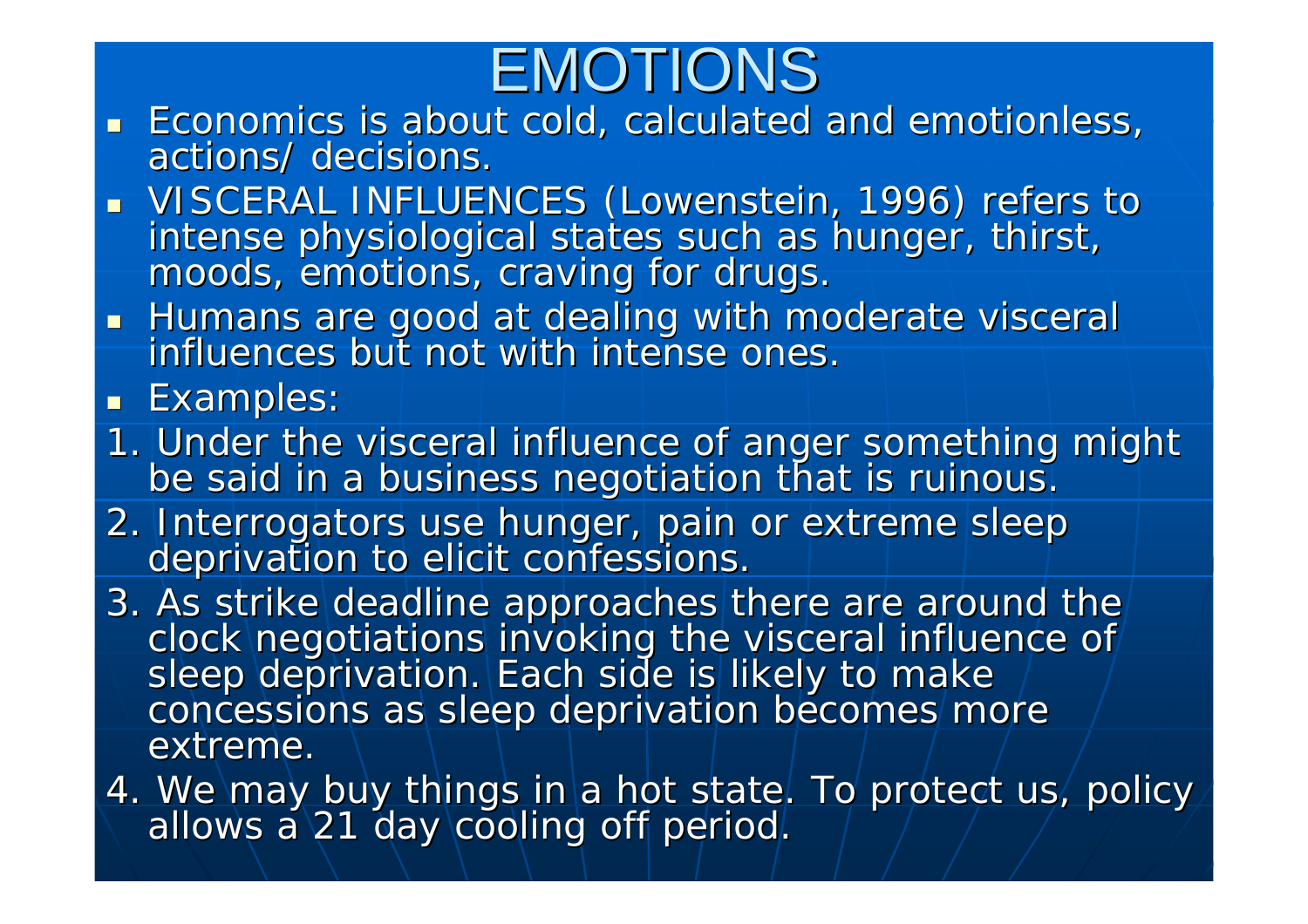## Emotions continued...

- П People underestimate the effect of visceral influences.
- $\blacksquare$ Also **projection bias** is important (inability to predict future tastes)
- П Pregnancy and epidural pain killers.
- П Drug addition can be the result of projection bias. One might underestimate the pain of drug withdrawal and the strength of craving. This is different from Gary Becker's explanation.
- П Holding equities can create anxiety. Price of assets can reflect such anxiety concerns (CAPM with anxiety)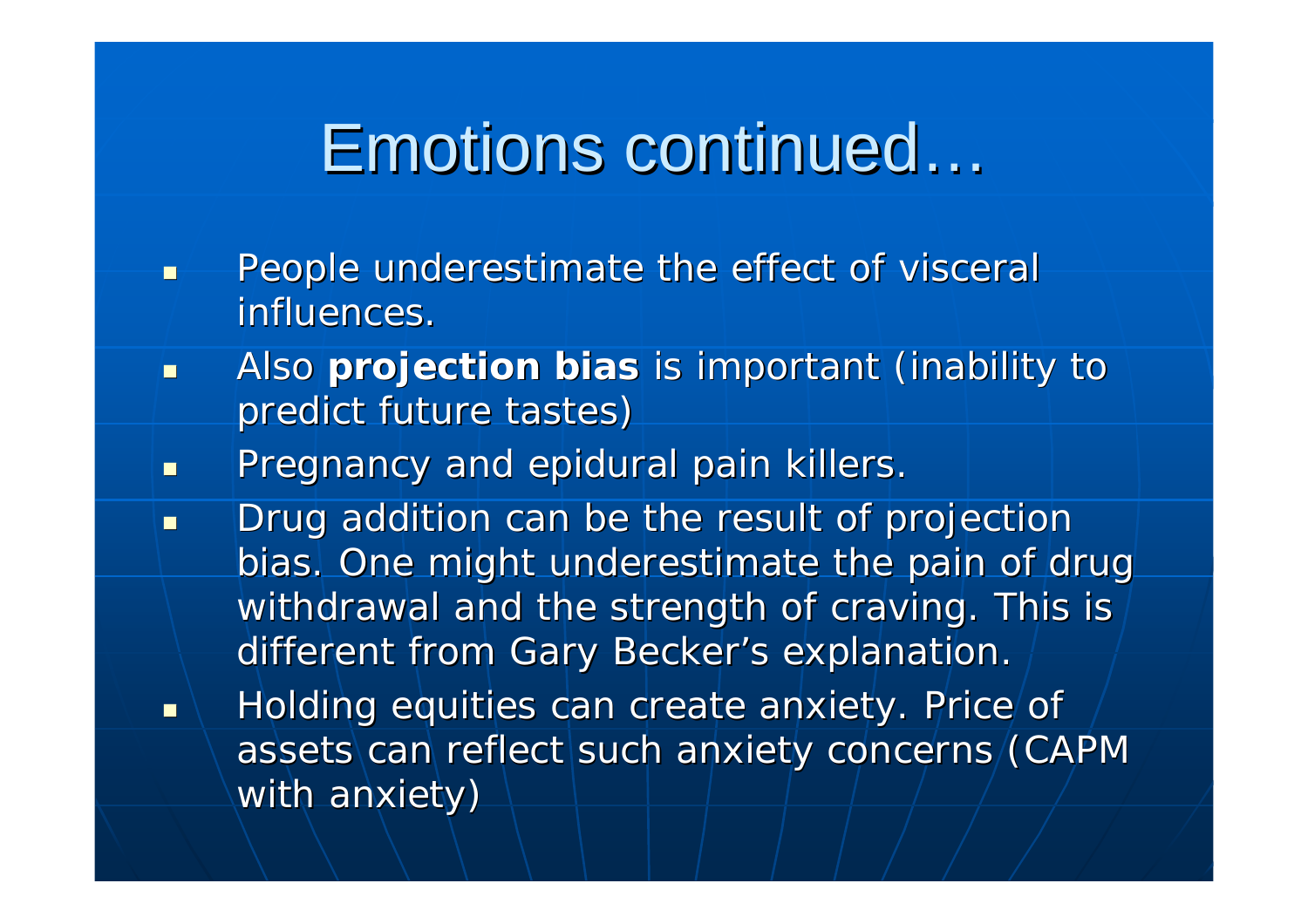## Micro-foundations of emotions

- **Nhen humans departed from apes (6m years ago) the** brain was not redesigned from scratch. A cognitive part (prefrontal cortex) was superimposed relatively (prefrontal cortex) was superimposed relatively recently on an earlier emotive part (primitive mamalian brain; the limbic system).
- $\Box$ Feeling in two minds, heart vs brain (Adam Smith).
- u. Loewenstein-O'Donoghue (2007): loss aversion, fairness, hyperbolic discounting, s-shaped probability weighting etc. arises endogenously from conflict between the emotive and cognitive part
- Willpower and stress, Shiv and Fedorikhin (1999): number of digits memorized and tempting snacks.
- $\blacksquare$  McClure (2004): When subjects faced tempting choices there was electical activity in the limbic system and  $\,$ when more difficult choices offered, then electrical activity was in the prefrontal cortex.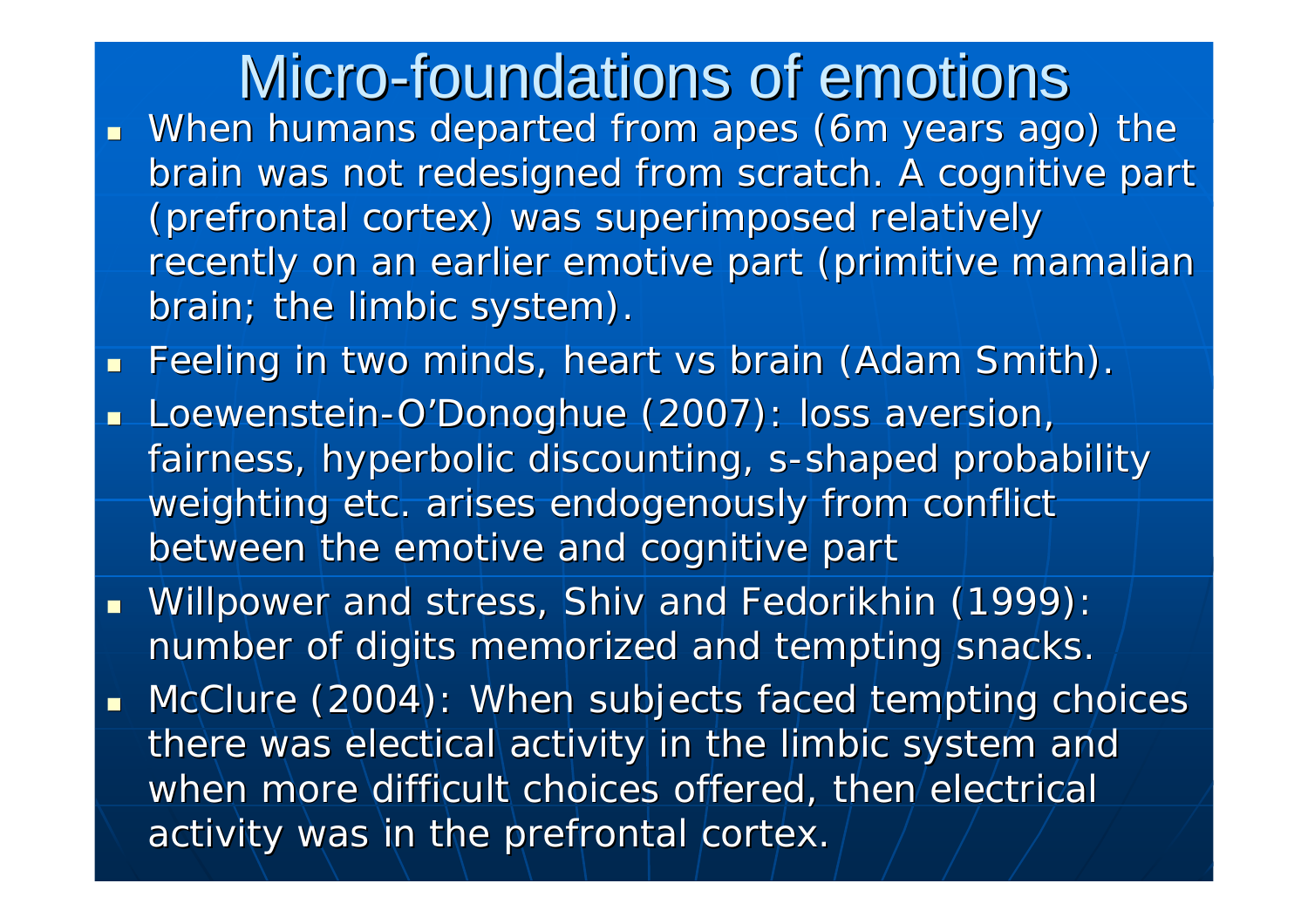## **Mental Accounting**

- In economics, the framing of a problem should not In each should not Indian should not In the fractionality. Marketing people know otherwise.
- K Physicians were posed the following two choices.
- $\overline{\phantom{0}}$ **Positive framing**: Program A (200 will be saved).<br>Program B (1/3 probability that 600 will be saved).<br>Note that both programs are equally effective.  $\textcolor{red}{\blacksquare}$  72% choose A (the LESS risky choice)

 $\overline{\phantom{a}}$ **Negative framing**: Program C (400 will die).<br>1. Program D (2/3 probability that 600 die). Note that both programs are equally effective.  $\textcolor{red}{\bullet}$  72% choose D (the MORE risky choice)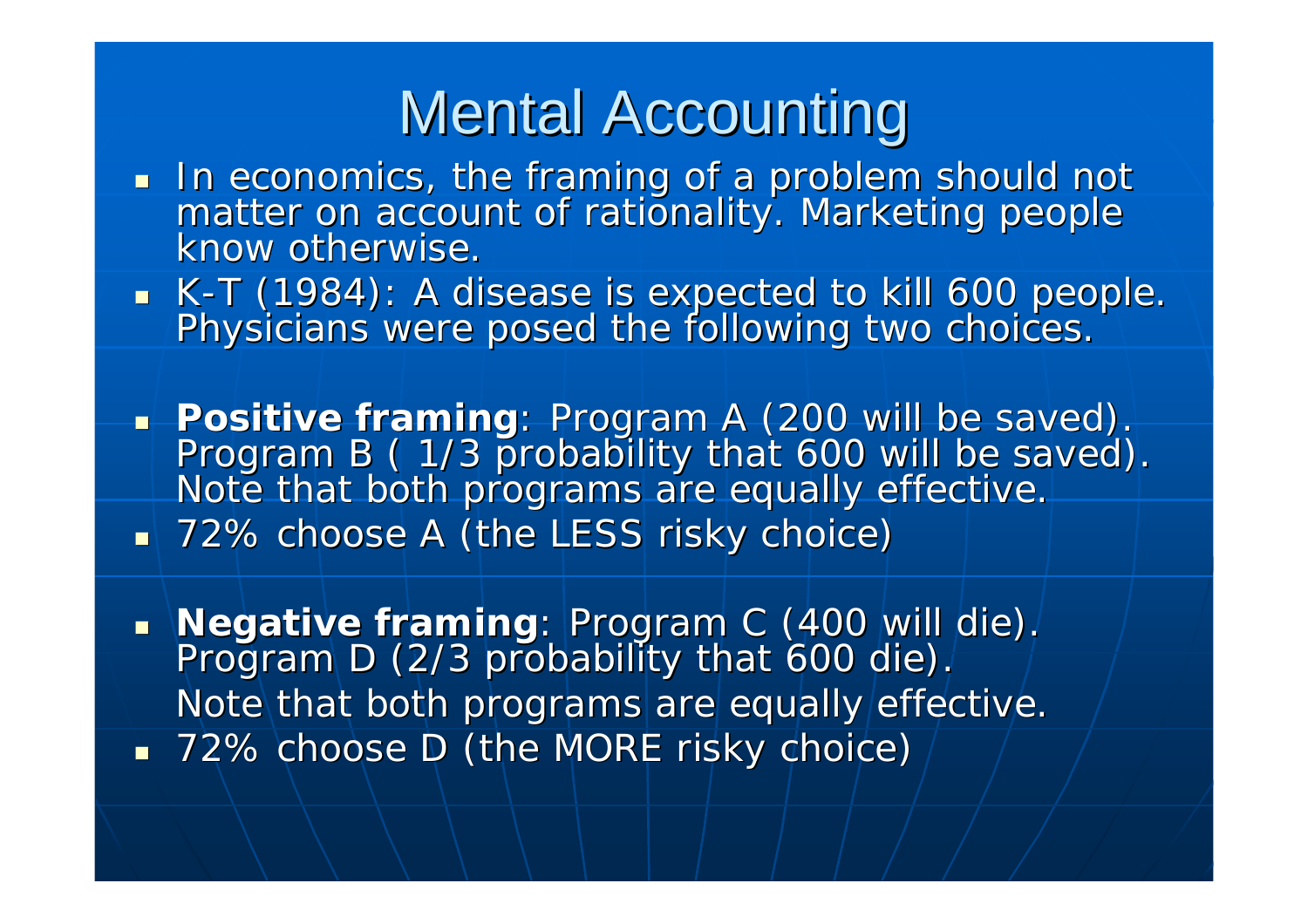### Is Money fungible across accounts?

- $\blacksquare$  Economics routinely sets the budget constraint  $(expenditure = income)$ . This is deceptive.
- $\blacksquare$  Humans code money into several accounts e.g.  $\blacksquare$ children's education account, book account. The MPC differs across the accounts. We are rarely tempted to touch e.g. the children's account.
- $\blacksquare$  Why do we do this? We are suspicious that we might use money unwisely in the future so we might put it children's funds into an account that is more difficult to raid.

The RED (debt) and BLACK (debt free) of mental accounts. Individuals derive satisfaction if they go from red to black even if it does not make economic sense.

 $\textcolor{red}{\bullet}$  People sometimes prefer to pay by debit cards rather than credit cards, why? Ensures that they do not get into debt.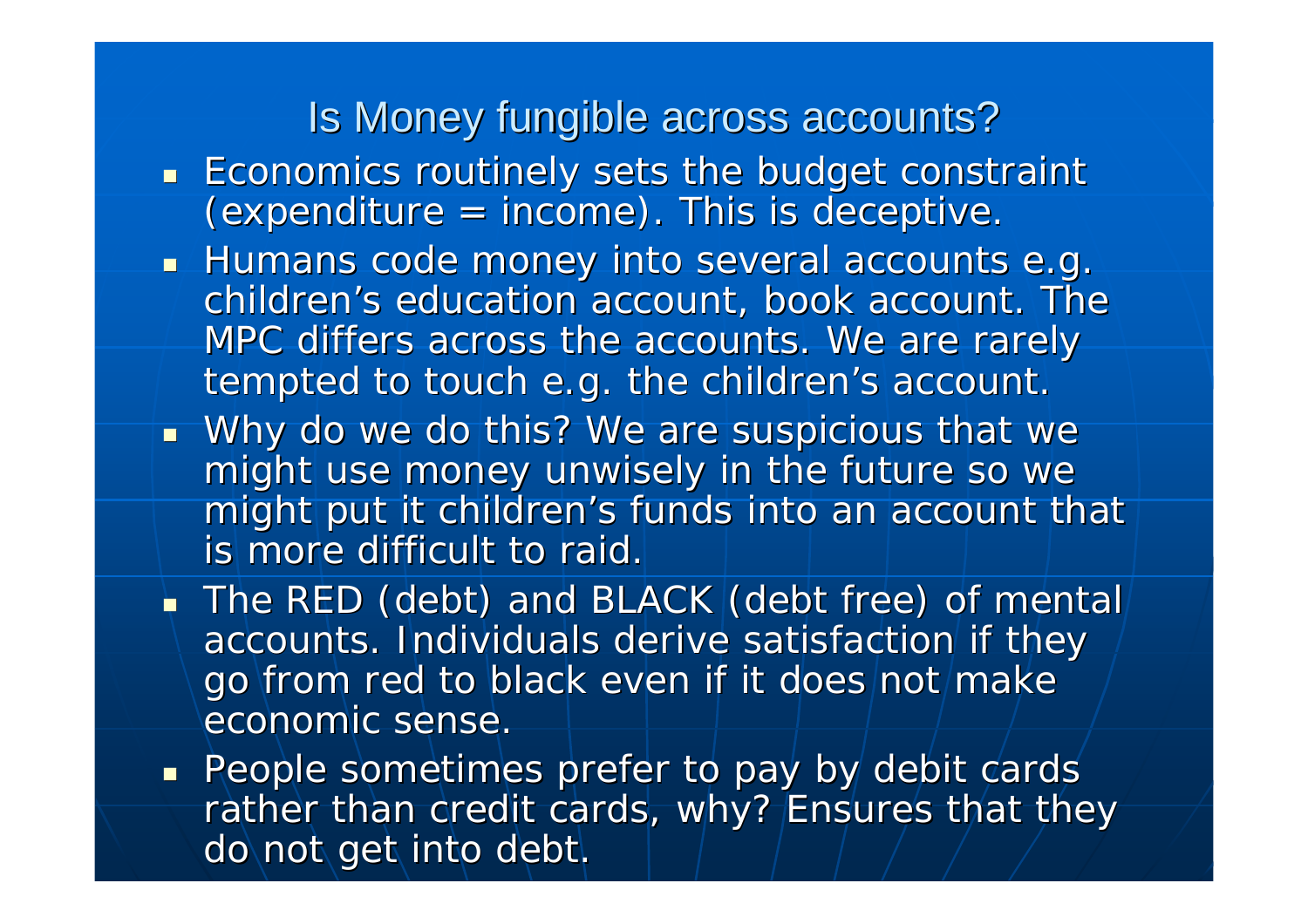## Do we optimize? Fast and Frugal Heuristics. The problem of catching a cricket ball



In economics we choose actions by performing mathematical optimization.

In practice we use a small number of **fast** and **frugal** heuristics e.g. "do not go into debt", "recognition heuristic". This is continuation of the work of Herbert Simon.